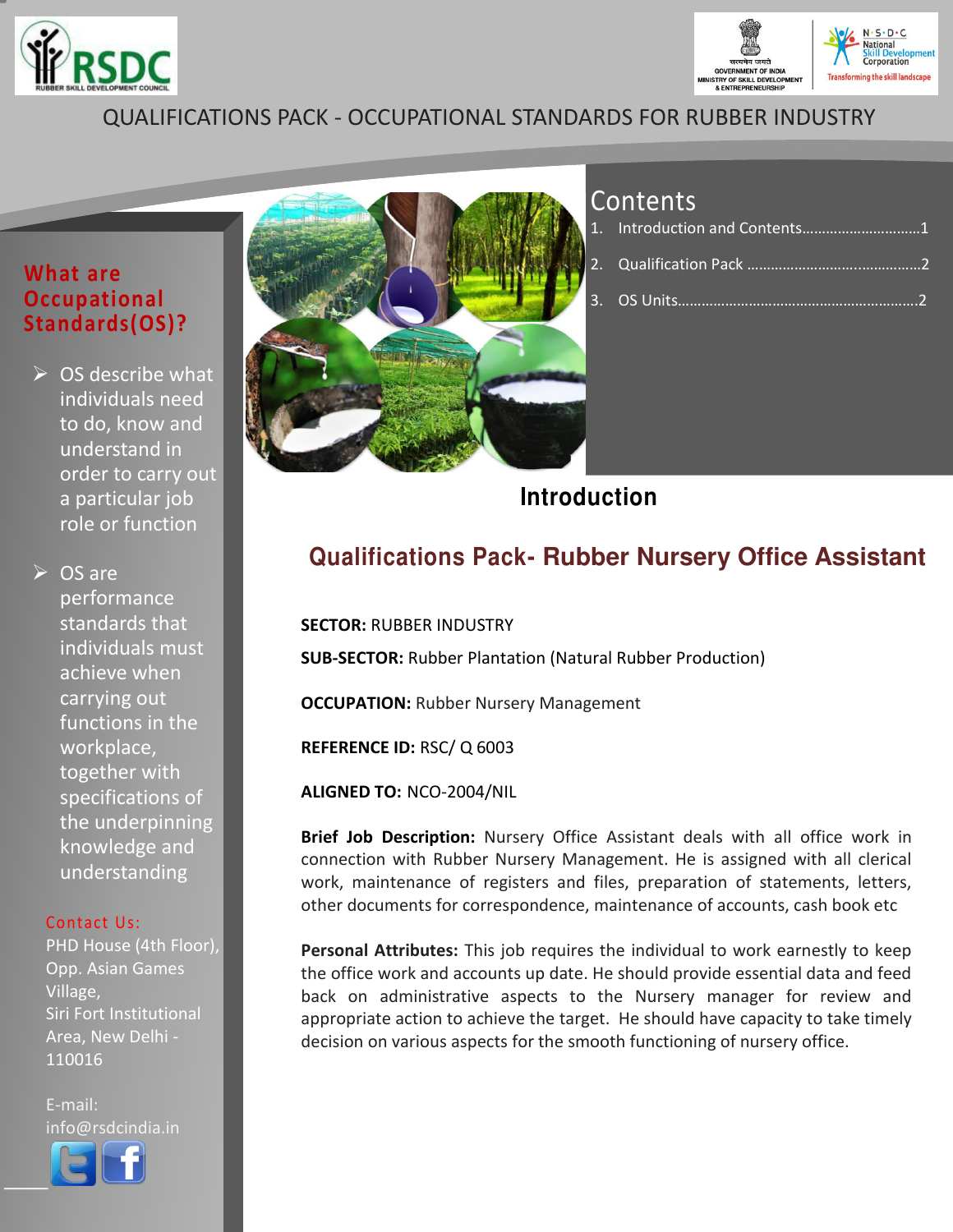



TrepC

<span id="page-1-0"></span>

| <b>Qualifications Pack Code</b> | <b>RSC/Q 6003</b>                               |                         |          |
|---------------------------------|-------------------------------------------------|-------------------------|----------|
| <b>Job Role</b>                 | <b>Rubber Nursery Office Assistant</b>          |                         |          |
| <b>Credits(NSQF)</b>            | <b>TBD</b>                                      | <b>Version number</b>   | 1.0      |
| <b>Sector</b>                   | <b>Rubber Industry</b>                          | <b>Drafted on</b>       | 07/11/13 |
| Sub-sector                      | <b>Natural Rubber (NR)</b><br><b>Production</b> | Last reviewed on        | 27/03/15 |
| <b>Occupation</b>               | <b>Rubber Nursery Management</b>                | <b>Next review date</b> | 27/03/16 |
| <b>NSQC Clearnace on</b>        | 20/07/2015                                      |                         |          |

| <b>Job Role</b>                                                   | <b>Rubber Nursery Office Assistant</b>                                                                                                                                                                                                                                                                   |  |
|-------------------------------------------------------------------|----------------------------------------------------------------------------------------------------------------------------------------------------------------------------------------------------------------------------------------------------------------------------------------------------------|--|
|                                                                   |                                                                                                                                                                                                                                                                                                          |  |
| <b>Role Description</b>                                           | Nursery Office Assistant deals with all office work in connection with<br>Rubber Nursery Management. He is assigned with all clerical work,<br>maintenance of registers and files, preparation of statements,<br>letters, other documents for correspondence, maintenance of<br>accounts, cash book etc. |  |
| <b>NSQF level</b>                                                 | 4                                                                                                                                                                                                                                                                                                        |  |
| <b>Minimum Educational</b>                                        | Plus two/VHSC Pass                                                                                                                                                                                                                                                                                       |  |
| Qualifications*<br><b>Maximum Educational</b><br>Qualifications*  | Basic knowledge of computer operations (MS Office, Excel,<br>PowerPoint etc.)                                                                                                                                                                                                                            |  |
| <b>Training</b><br>(Suggested but not mandatory)                  | Training in basic knowledge about the nursery activities, nursery<br>office/office management and accounts, Training in computer<br>operations.                                                                                                                                                          |  |
| <b>Minimum Job Entry Age</b>                                      | 18 years                                                                                                                                                                                                                                                                                                 |  |
| <b>Experience</b>                                                 | A Plus two/VHSC Pass Person with minimum 6 months in clerical is<br>desirable.                                                                                                                                                                                                                           |  |
| <b>Applicable National Occupational</b><br><b>Standards (NOS)</b> | <b>Compulsory:</b><br>RSC/N 6007 (Office Management & Computer Application)<br>1.<br>RSC/N 6008 (Purchase of seeds, inputs, implements, sale of<br>2.<br>planting materials etc)<br>3. RSC/N 5008 (Labour Management & welfare)<br><b>Optional:</b><br><b>NA</b>                                         |  |
| <b>Performance Criteria</b>                                       | As described in the relevant OS units                                                                                                                                                                                                                                                                    |  |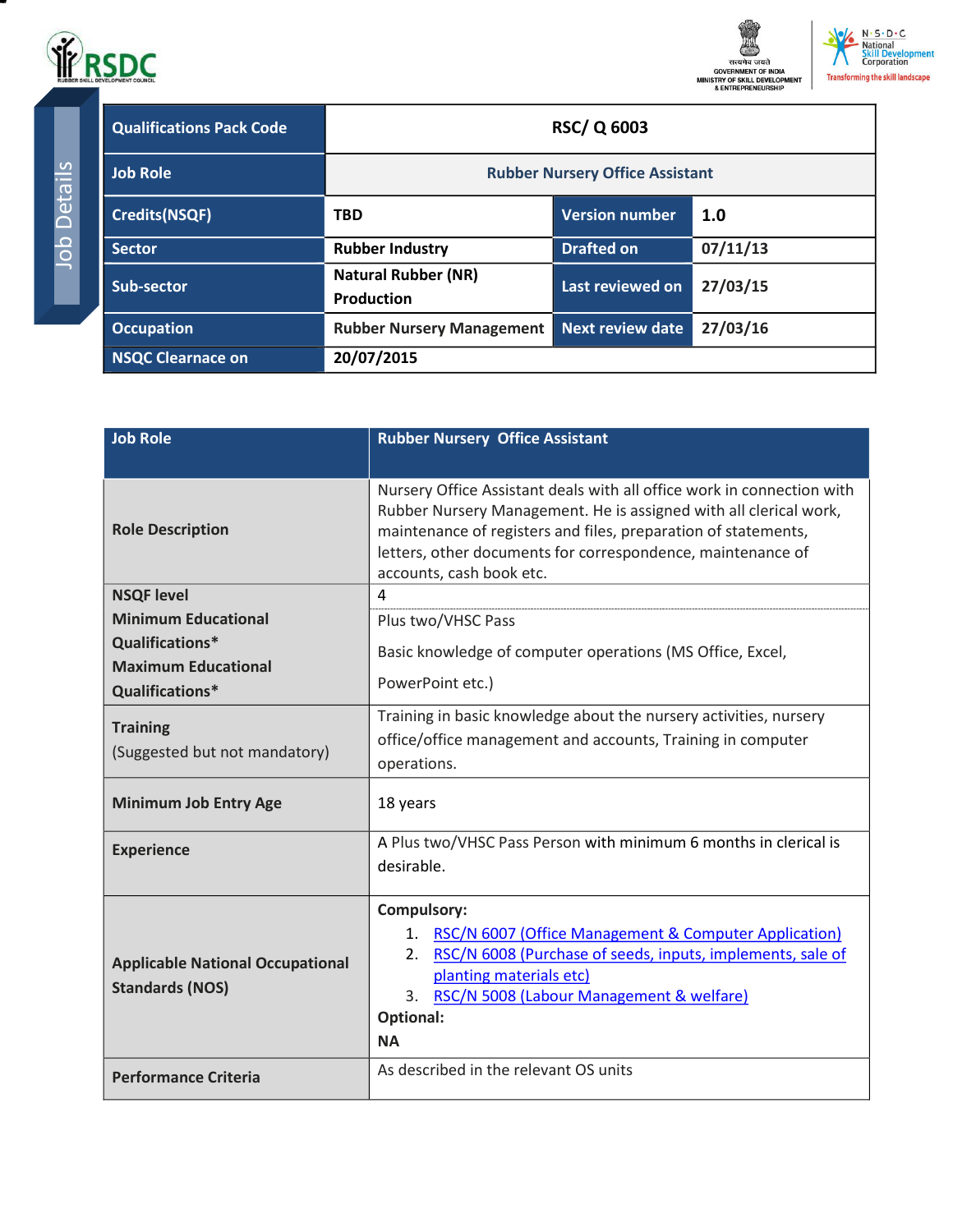



# *Qualification Pack for Rubber Nursery Assistant Officer*

| <b>Keywords / Terms</b>                 | <b>Description</b>                                                                                                                                                                                                                                                                                   |  |  |
|-----------------------------------------|------------------------------------------------------------------------------------------------------------------------------------------------------------------------------------------------------------------------------------------------------------------------------------------------------|--|--|
| Sector                                  | Sector is a conglomeration of different business operations having similar<br>businesses and interests. It may also be defined as a distinct subset of the<br>economy whose components share similar characteristics and interests.                                                                  |  |  |
| Sub-sector                              | Sub-sector is derived from a further breakdown based on the characteristics<br>and interests of its components.                                                                                                                                                                                      |  |  |
| Occupation                              | Occupation is a set of job roles, which perform similar/related set of<br>functions in an industry.                                                                                                                                                                                                  |  |  |
| Function                                | Function is an activity necessary for achieving the key purpose of the sector,<br>occupation, or area of work, which can be carried out by a person or a group<br>of persons. Functions are identified through functional analysis and form the<br>basis of OS.                                      |  |  |
| Job Role                                | Job role defines a unique set of functions that together form a unique<br>employment opportunity in an organization.                                                                                                                                                                                 |  |  |
| <b>OS</b>                               | OS specify the standards of performance an individual must achieve when<br>carrying out a function in the workplace, together with the knowledge and<br>understanding they need to meet that standard consistently. Occupational<br>Standards are applicable both in the Indian and global contexts. |  |  |
| Performance Criteria                    | Performance Criteria are statements that together specify the standard of<br>performance required when carrying out a task.                                                                                                                                                                          |  |  |
| <b>NOS</b>                              | NOS are Occupational Standards which apply uniquely in the Indian context.                                                                                                                                                                                                                           |  |  |
| <b>Qualifications Pack</b><br>Code      | Qualifications Pack Code is a unique reference code that identifies a<br>qualifications pack.                                                                                                                                                                                                        |  |  |
| <b>Qualifications Pack</b>              | Qualifications Pack comprises the set of OS, together with the educational,<br>training and other criteria required to perform a job role. A Qualifications<br>Pack is assigned a unique qualification pack code.                                                                                    |  |  |
| Unit Code                               | Unit Code is a unique identifier for an Occupational Standard, which is<br>denoted by an 'N'.                                                                                                                                                                                                        |  |  |
| Unit Title                              | Unit Title gives a clear overall statement about what the incumbent should be<br>able to do.                                                                                                                                                                                                         |  |  |
| Description                             | Description gives a short summary of the unit content. This would be helpful<br>to anyone searching on a database to verify that this is the appropriate OS<br>they are looking for.                                                                                                                 |  |  |
| Knowledge and<br>Understanding          | Knowledge and Understanding are statements which together specify the<br>technical, generic, professional and organizational specific knowledge that an<br>individual needs in order to perform to the required standard.                                                                            |  |  |
| <b>Organizational Context</b>           | Organizational Context includes the way the organization is structured and<br>how it operates, including the extent of operative knowledge managers have<br>of their relevant areas of responsibility.                                                                                               |  |  |
| <b>Technical Knowledge</b>              | Technical Knowledge is the specific knowledge needed to accomplish specific<br>designated responsibilities.                                                                                                                                                                                          |  |  |
| Core Skills or Generic<br><b>Skills</b> | Core Skills or Generic Skills are a group of skills that are key to learning and<br>working in today's world. These skills are typically needed in any work<br>environment. In the context of the OS, these include communication related<br>skills that are applicable to most job roles.           |  |  |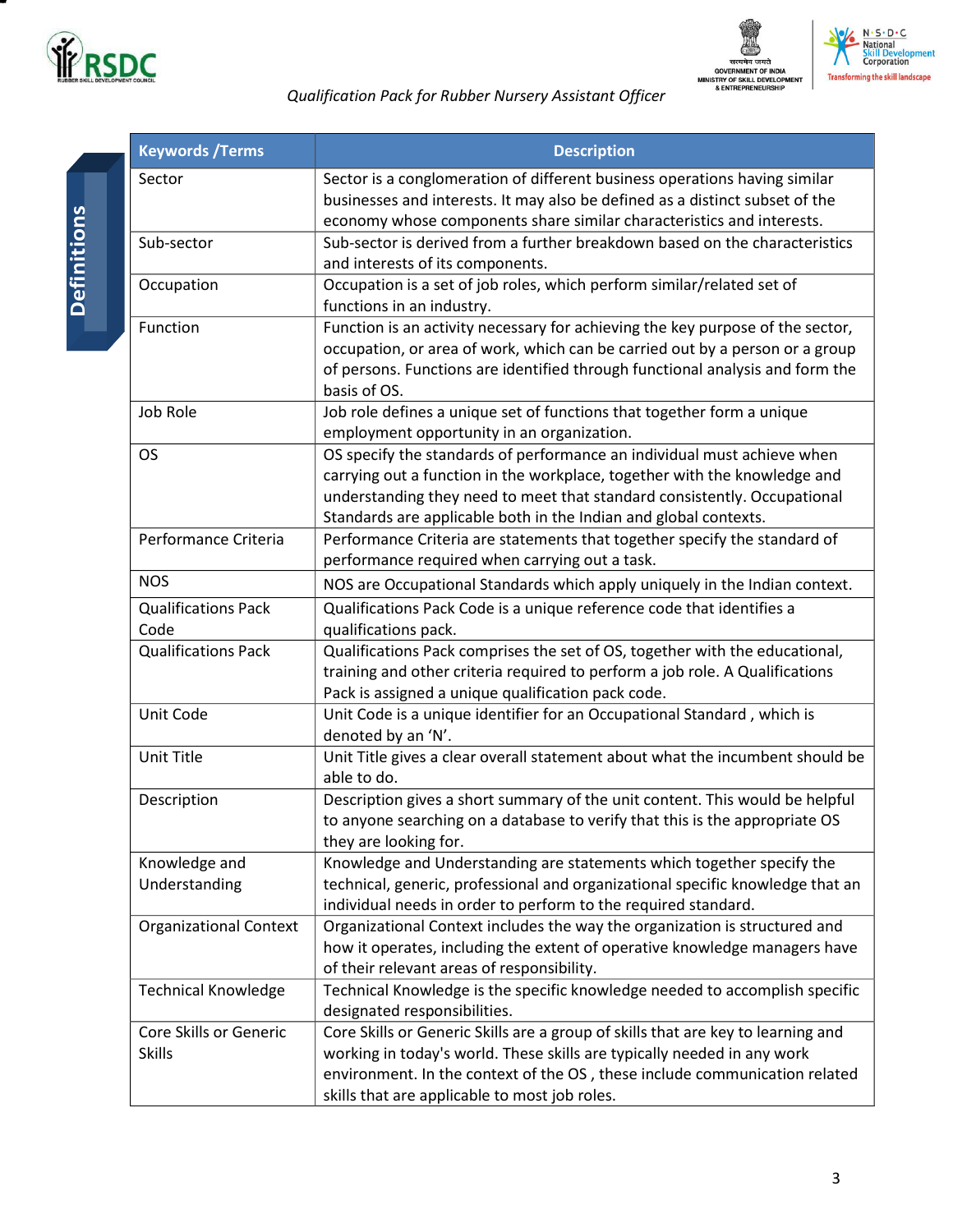

---------------------------------------------------------------------------------------------------------------------------------- ----------



# **National Occupational Standard**



----------------------------------------------------------------------------------------------------------------------------- ----------

**Overview:** 

<span id="page-3-0"></span>**This unit is about Documentation & Office Management**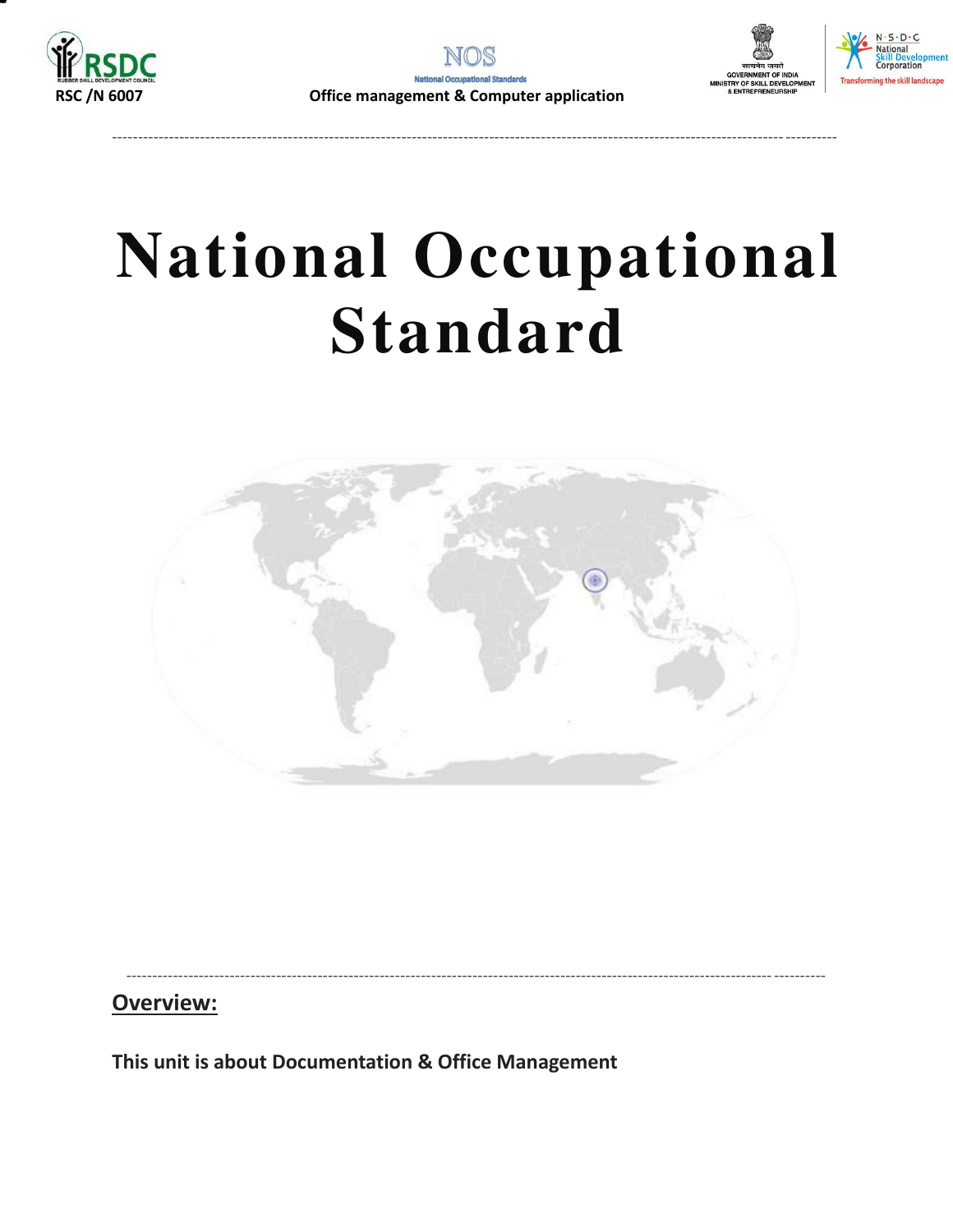

**Balance sheet & Budget Preparation** 

**Input/equipment purchase & sale of planting materials** 



#### nal Standards  **RSC /N 6007 Office management & Computer application**





| <b>Unit Code</b>                                          | <b>RSC/N 6007</b>                                                                                                                                                                                                                                                                                                                     |  |  |
|-----------------------------------------------------------|---------------------------------------------------------------------------------------------------------------------------------------------------------------------------------------------------------------------------------------------------------------------------------------------------------------------------------------|--|--|
| <b>Unit Title</b><br>(Task)                               | <b>Office management &amp; Computer application</b>                                                                                                                                                                                                                                                                                   |  |  |
| <b>Description</b>                                        | This unit is about Documentation & Office Management                                                                                                                                                                                                                                                                                  |  |  |
| <b>Scope</b><br>Performance Criteria(PC) w.r.t. the Scope | This unit/task covers the following:<br>All clerical work in connection with<br><b>Office Maintenance</b><br>$\bullet$<br>Account maintenance<br>$\bullet$<br>Balance sheet & Budget preparation<br>٠<br>Input/equipment purchase and sale of planting materials<br>Data collection and documentation<br><b>Computer Applications</b> |  |  |
| <b>Element</b>                                            | <b>Performance Criteria</b>                                                                                                                                                                                                                                                                                                           |  |  |
| <b>Office Maintenance</b>                                 | To be competent, the individual on the job must be able to know and understand -<br>PC1. General office procedures<br>PC2. Record keeping and file maintenance<br>PC3. Leave and allowance/wages rules<br>PC4. Workers other benefit rules<br>PC5. Job details of workers                                                             |  |  |
| <b>Account maintenance</b>                                | PC5. Dealing cash/effecting payments<br>PC6. Proper accounting and book keeping<br>PC7. Regulating expenditure as per fund allocation                                                                                                                                                                                                 |  |  |

PC8. Income and expenditure statement preparation

PC9. Annual budget preparation as per target PC10. Annual balance sheet preparation

PC12. Input & equipment requirement

PC14. Sale of planting materials

PC11. Annual EPF statements & other statements

PC13. Purchase, effective utilization & management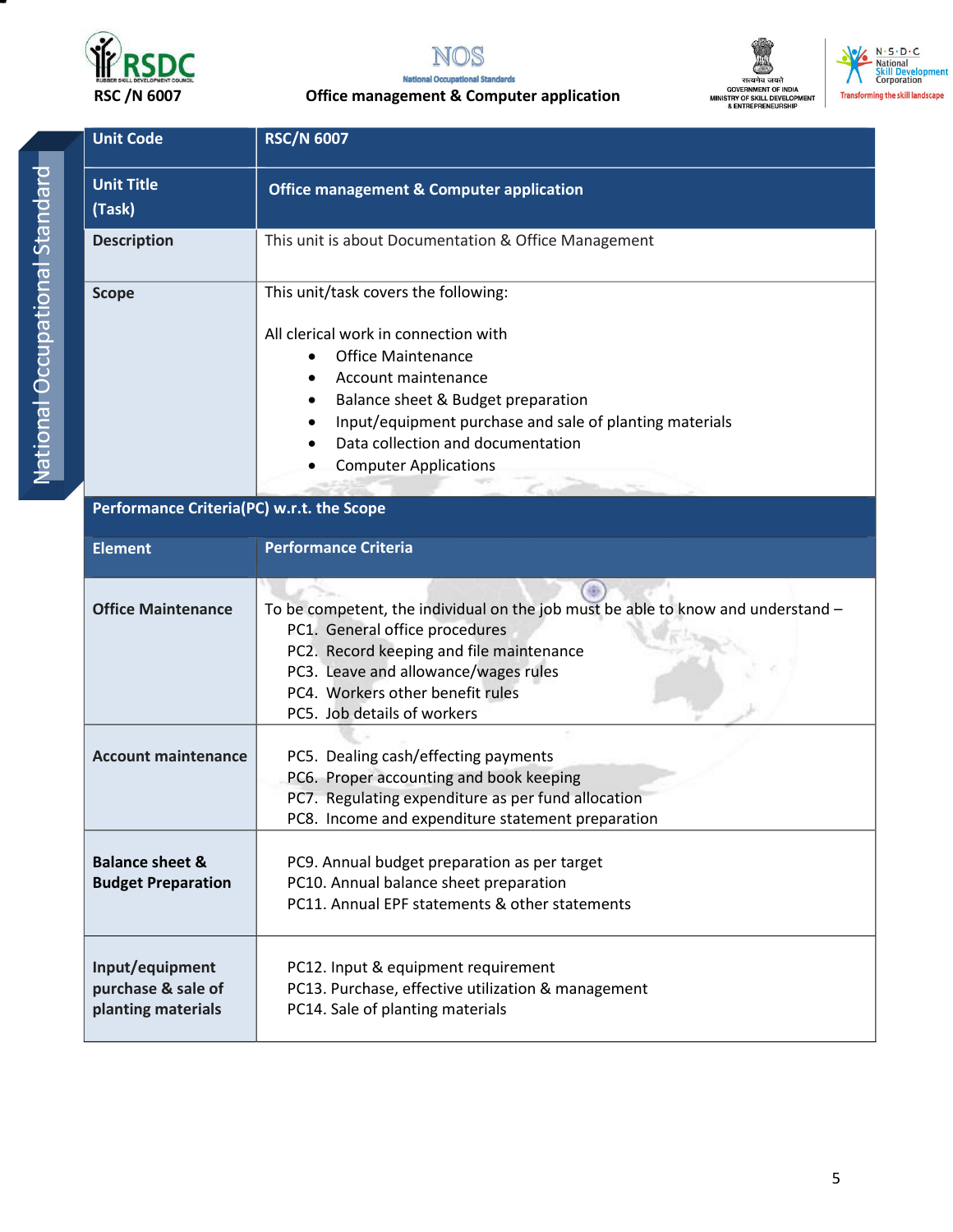



### **National Occupational Standards RSC /N 6007 Office management & Computer application**





| Data collection, &<br>documentation                                                                           | PC15. Collection and recording of all nursery data<br>PC16. Compilation, reporting and recording for future reference<br>PC17. Creation of office files and maintenance<br>PC18. Creation of registers for all activities/items and up dating<br>PC19. Recording of data on all nursery activities - date of seed purchase, sowing,<br>planting, budding, sales of planting materials, weeding, fertilizer application etc          |  |  |
|---------------------------------------------------------------------------------------------------------------|-------------------------------------------------------------------------------------------------------------------------------------------------------------------------------------------------------------------------------------------------------------------------------------------------------------------------------------------------------------------------------------------------------------------------------------|--|--|
| Computer<br><b>Applications</b>                                                                               | PC20. General computer application<br>PC21. Preparation of computer generated reports, statements<br>PC22. Compilation of data<br>PC23. Preparation of computer generated pay bills<br>PC24. Preparation of sales bills<br>PC25. Preparation of expenditure and income statements<br>PC26. Preparation of annual budget, balance sheet<br>PC27. Preparation of presentations for publicity                                          |  |  |
| <b>Knowledge and Understanding (K)</b>                                                                        |                                                                                                                                                                                                                                                                                                                                                                                                                                     |  |  |
| A. Organizational<br><b>Context</b><br>(Knowledge of the<br>company $/$<br>organization and<br>its processes) | The user/individual on the job needs to know and understand:<br>KA1. Efficient maintenance of office activities<br>KA2. Planning and organizing activities<br>KA3. Analyzing shortfall/achievement for further improvement<br>KA4. Documentation for self awareness and publication<br>KA5. Computer generated pay bills and sale bills for accuracy and credibility<br>KA6. Speedy disposal of clerical work with maximum accuracy |  |  |
| <b>B. Technical</b><br><b>Knowledge</b>                                                                       | The user/individual on the job needs to know and understand:<br>KB1. Office procedures<br>KB2. Finance management procedures<br>KB3. Labour Act and rules, welfare schemes etc<br>KB4. Insurance schemes<br>KB5. EPF and other service rules<br>KB6. Data collection, analysis and documentation<br>KB7. Computer applications- data processing, report typing etc                                                                  |  |  |
| <b>Skills (S) (Optional)</b>                                                                                  |                                                                                                                                                                                                                                                                                                                                                                                                                                     |  |  |
| A. Core Skills/                                                                                               | <b>Writing Skills</b>                                                                                                                                                                                                                                                                                                                                                                                                               |  |  |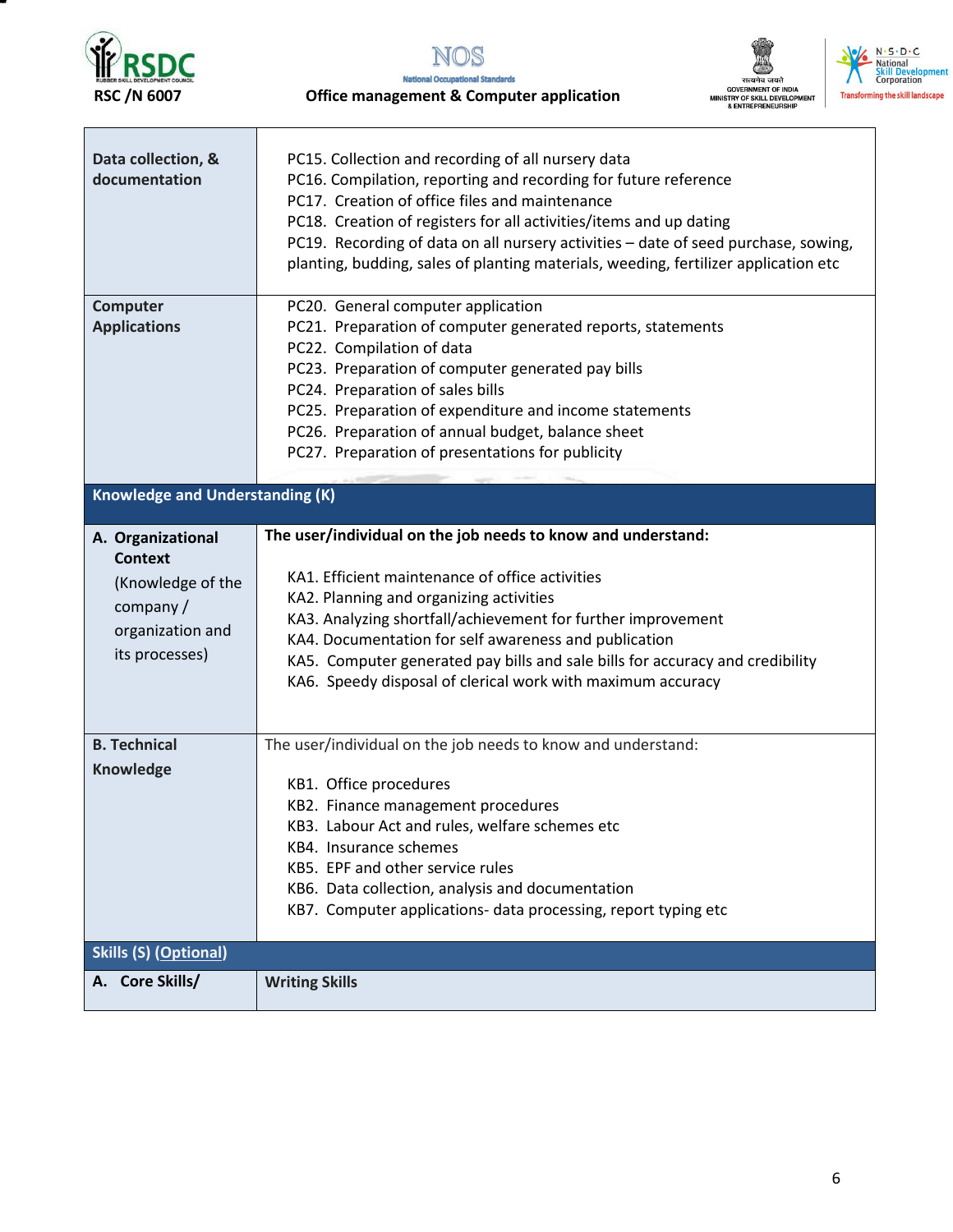

т



**National Occupational Standards RSC /N 6007 Office management & Computer application** 





| <b>Generic Skills</b>            | The user/ individual on the job needs to know and understand how to:                                       |
|----------------------------------|------------------------------------------------------------------------------------------------------------|
|                                  | SA1. Express ideas clearly through written document                                                        |
|                                  | SA2. Prepare letters, mails and other documents for communication                                          |
|                                  | SA3. Prepare proposals, feed back to higher authorities                                                    |
|                                  | SA4. Correspond with other institutions/department                                                         |
|                                  | SA5. Report writing, computerization                                                                       |
|                                  |                                                                                                            |
|                                  | <b>Reading Skills</b>                                                                                      |
|                                  | The user/individual on the job needs to know and understand how to:                                        |
|                                  | SA6. Read and understand the contents published manuals, newspapers and<br>other publications              |
|                                  | SA7. Read, understand and interpret various rules, schemes etc                                             |
|                                  | SA8. Read and understand images, graphs, charts, diagrams etc                                              |
|                                  | SA9. Read and understand articles and interpret                                                            |
|                                  |                                                                                                            |
|                                  | <b>Oral Communication (Listening and Speaking skills)</b>                                                  |
|                                  | The user/individual on the job needs to know and understand how to:                                        |
|                                  |                                                                                                            |
|                                  | SA10. Express statements, opinions or information clearly so that the receiver<br>can hear and understand  |
|                                  |                                                                                                            |
|                                  | SA11. Respond appropriately to queries<br>SA12. Communicate effectively to Manager, supervisor and workers |
|                                  |                                                                                                            |
|                                  |                                                                                                            |
|                                  | <b>Decision Making</b>                                                                                     |
|                                  | The user/individual on the job needs to know and understand how to:                                        |
|                                  | SB1. Take appropriate decisions regarding processing steps in view of changing quality                     |
|                                  | and availability of raw materials and finished goods.                                                      |
|                                  | <b>Plan and Organize</b>                                                                                   |
|                                  |                                                                                                            |
| <b>Professional Skills</b><br>В. | The user/individual on the job needs to know and understand how to:                                        |
|                                  | SB2. seek clarification on problems from others                                                            |
|                                  | SB3. apply problem-solving approaches in different situations                                              |
|                                  | SB4. refer anomalies to the line manager                                                                   |
|                                  | <b>Customer Centricity</b>                                                                                 |
|                                  | <b>NA</b>                                                                                                  |
|                                  | <b>Problem Solving</b>                                                                                     |
|                                  |                                                                                                            |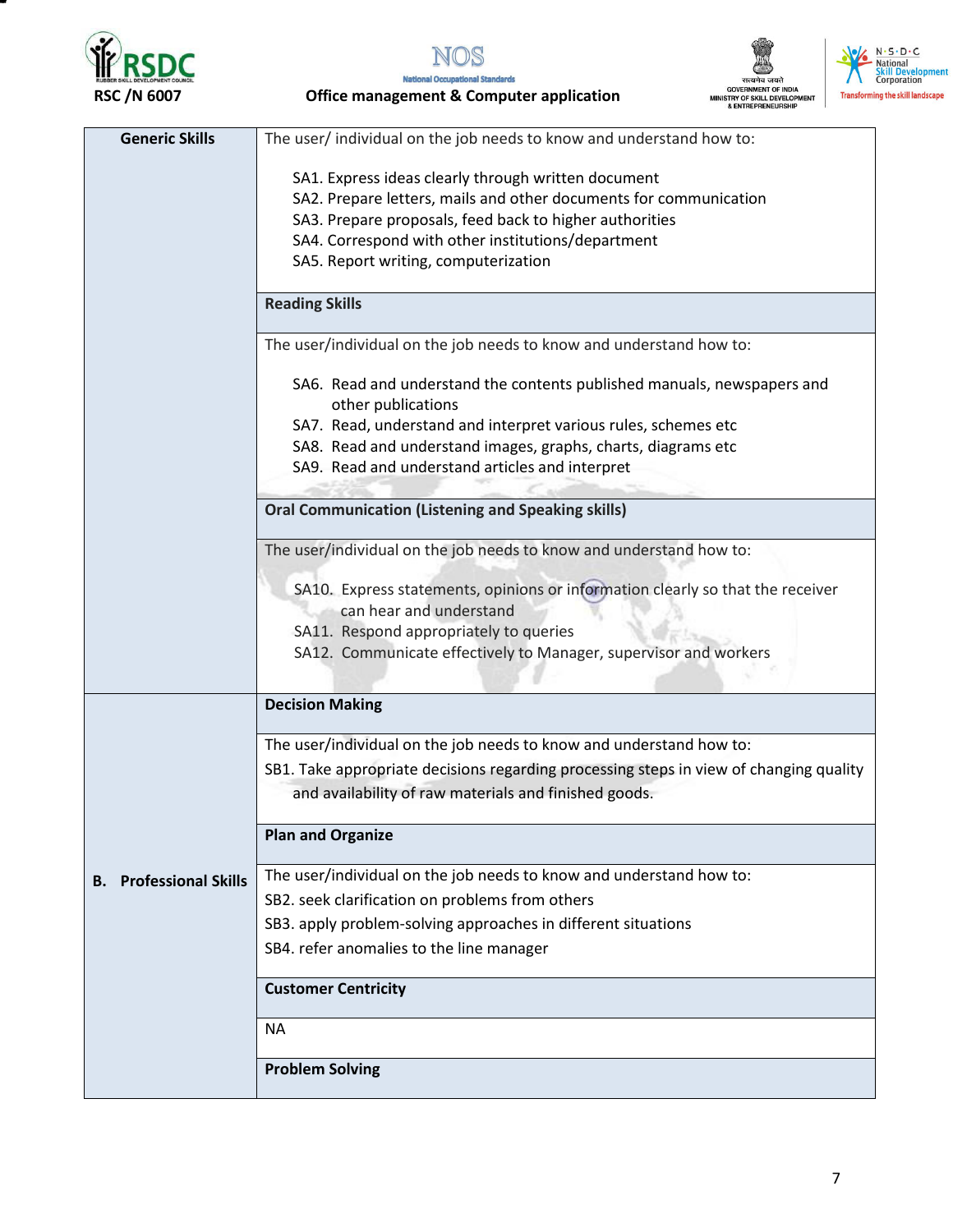







**National Occupational Standards RSC /N 6007 Office management & Computer application** 

| The user/individual on the job needs to know and understand how to:                                                    |
|------------------------------------------------------------------------------------------------------------------------|
|                                                                                                                        |
| SB 5. Interpret quality for sheet                                                                                      |
| SB 6. Suggest improvements(if any) in process/product/materials based on results                                       |
| and experience                                                                                                         |
| <b>Analytical Thinking</b>                                                                                             |
| The user/individual on the job needs to know and understand how to:                                                    |
| SB7. think through the problem, evaluate the possible solution(s) and suggest an<br>optimum /best possible solution(s) |
| SB8. deal with clients lacking the technical background to solve the problem on their                                  |
| own identify immediate or temporary solutions to resolve delays                                                        |
| <b>Critical Thinking</b>                                                                                               |
| The user/individual on the job needs to know and understand how to:                                                    |
| SB9. Handle equipment/rubber sheet SB6. seek clarification on problems from others                                     |
| SB10. apply problem-solving approaches in different situations                                                         |
| SB11. refer anomalies to the line manager                                                                              |
|                                                                                                                        |

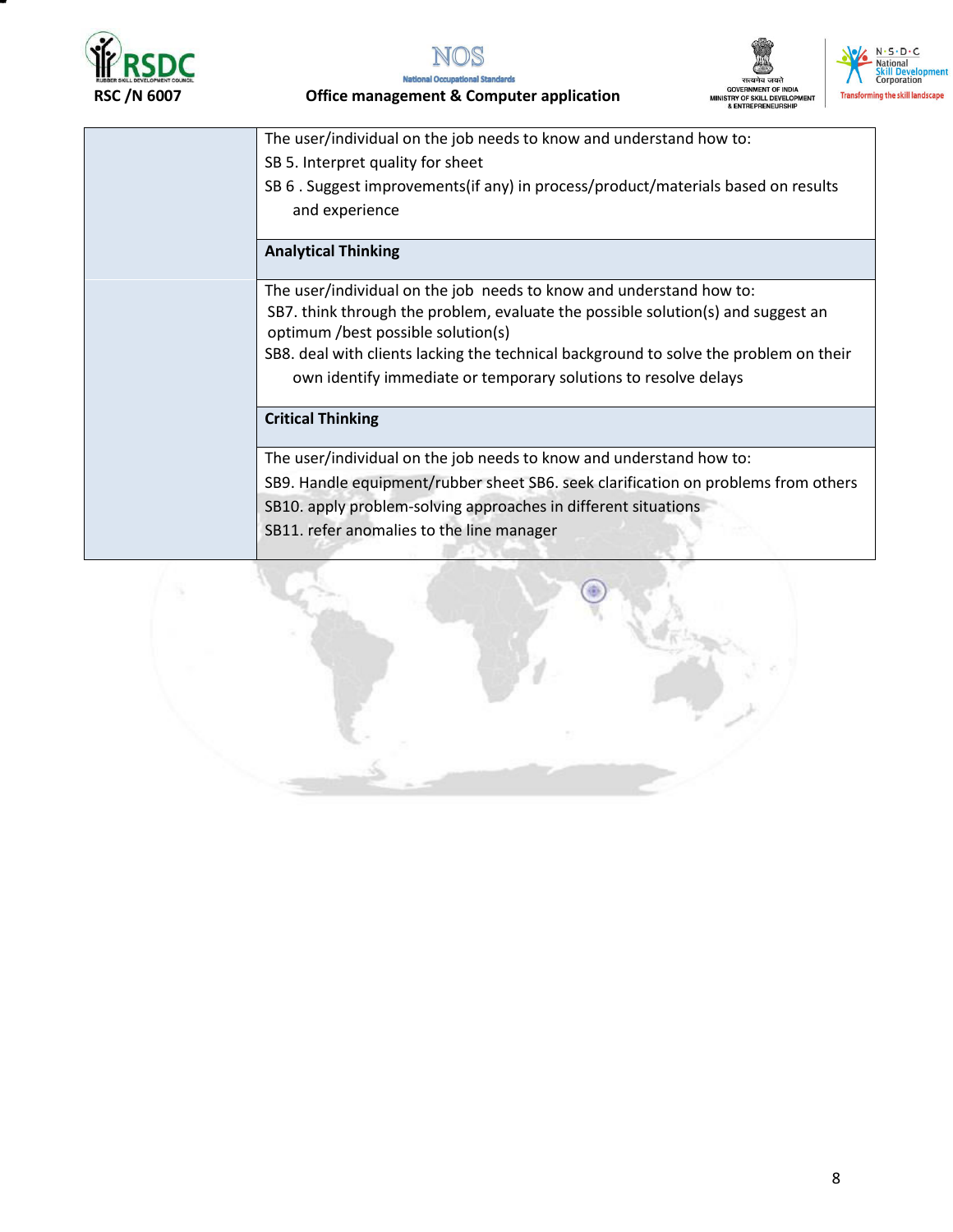





## **NOS Version Control**

| NOS Code                   | <b>RSC/N 6007</b>                               |                         |          |
|----------------------------|-------------------------------------------------|-------------------------|----------|
| Credits(NSQF)              | <b>TBD</b>                                      | <b>Version number</b>   | 1.0      |
| Industry                   | <b>Rubber</b>                                   | <b>Drafted on</b>       | 07/11/13 |
| <b>Industry Sub-sector</b> | <b>Natural Rubber (NR)</b><br><b>Production</b> | Last reviewed on        | 27/03/15 |
| <b>Occupation</b>          | <b>Rubber Nursery</b><br>Management             | <b>Next review date</b> | 27/03/16 |

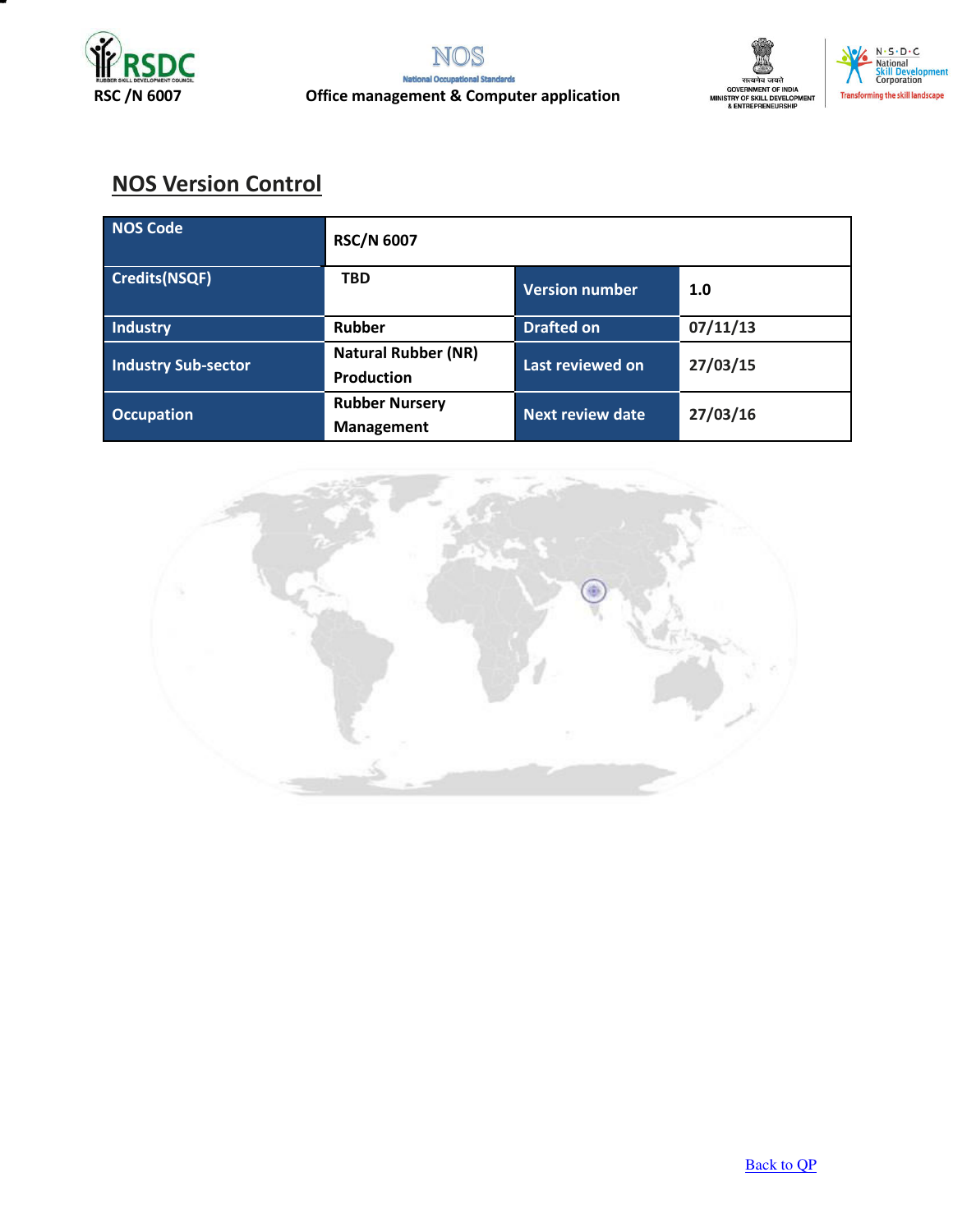



------------------------------------------------------------------------------------------------------------------------- --------------



 $S \cdot D \cdot C$ 

ng the skill land

 **RSC /N 6008 Purchase of seeds, inputs/ implements and sale of planting materials** 

# **National Occupational Standard**



**Overview:** 

<span id="page-9-0"></span>**This unit is about This unit is about Purchase of seeds, inputs/implements and sale of planting materials** 

----------------------------------------------------------------------------------------------------------------------------- ----------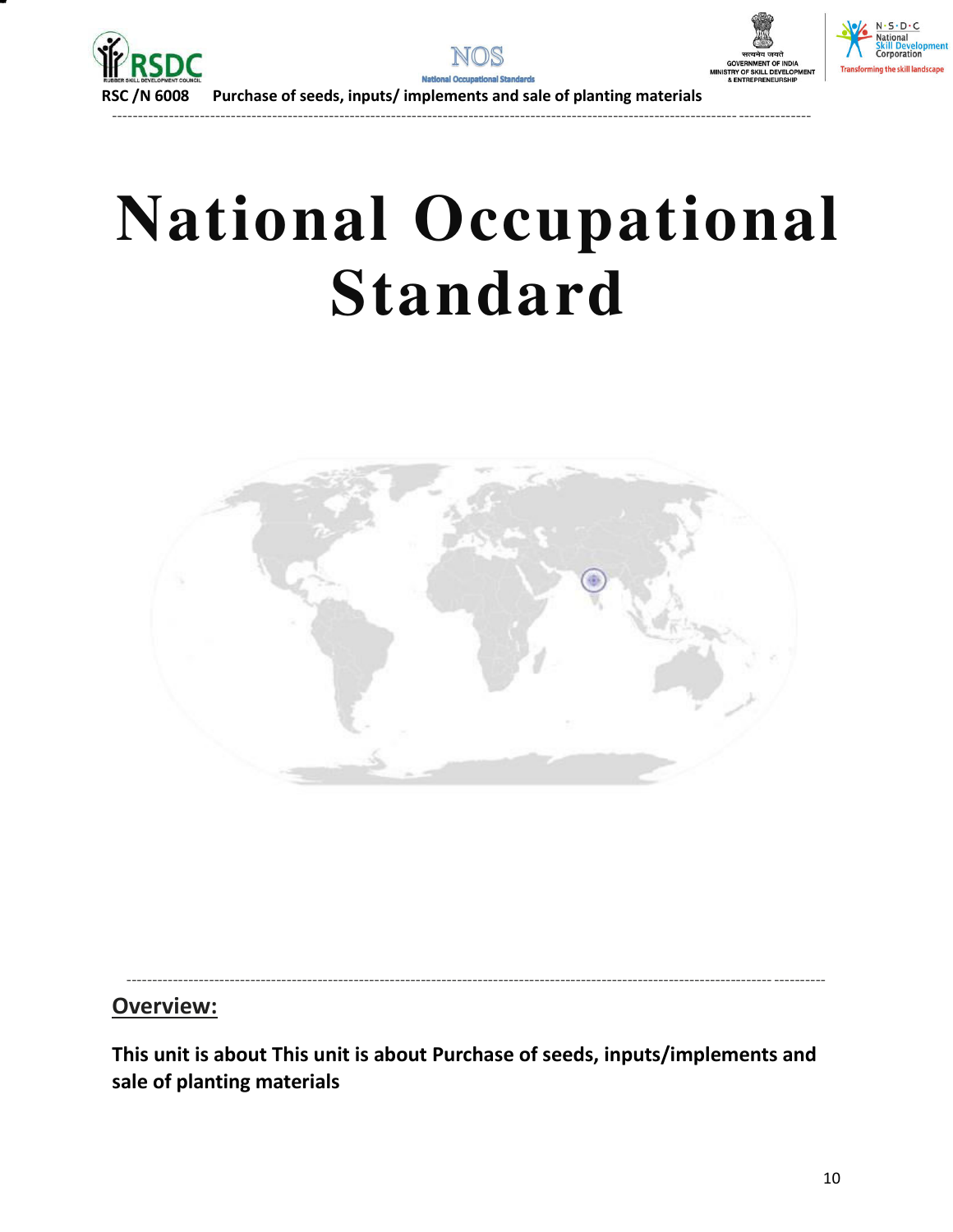



lards

**Nat** 





| <b>RSC/N 6008</b><br>Purchase of seeds, inputs/implements and sale of planting materials |                                                                                                    |  |  |  |
|------------------------------------------------------------------------------------------|----------------------------------------------------------------------------------------------------|--|--|--|
| <b>Unit Code</b>                                                                         | <b>RSC/N 6008</b>                                                                                  |  |  |  |
|                                                                                          |                                                                                                    |  |  |  |
| <b>Unit Title</b>                                                                        | Purchase of seeds, inputs/implements and sale of planting materials                                |  |  |  |
| (Task)                                                                                   |                                                                                                    |  |  |  |
| <b>Description</b>                                                                       | This unit is about Purchase of seeds, inputs/implements and sale of planting                       |  |  |  |
|                                                                                          | materials                                                                                          |  |  |  |
| <b>Scope</b>                                                                             | This unit/task covers the following:                                                               |  |  |  |
|                                                                                          | All clerical work in connection with                                                               |  |  |  |
|                                                                                          | Purchase of seeds                                                                                  |  |  |  |
|                                                                                          | Purchase of inputs/implements                                                                      |  |  |  |
|                                                                                          | Sale of planting materials                                                                         |  |  |  |
| Performance Criteria(PC) w.r.t. the scope                                                |                                                                                                    |  |  |  |
|                                                                                          |                                                                                                    |  |  |  |
| <b>Element</b>                                                                           | <b>Performance Criteria</b>                                                                        |  |  |  |
|                                                                                          |                                                                                                    |  |  |  |
|                                                                                          | To be competent, the individual on the job must be able to $-$                                     |  |  |  |
|                                                                                          |                                                                                                    |  |  |  |
|                                                                                          | PC1. Assessment of requirement                                                                     |  |  |  |
| <b>Purchase of seeds</b>                                                                 | PC2. Preparation of quotation notice<br>PC3. Compilation of quotations and submission for approval |  |  |  |
|                                                                                          | PC4. Placing of supply order and purchase                                                          |  |  |  |
|                                                                                          | PC5. Recording of data, register/file sales bill and vouchers                                      |  |  |  |
|                                                                                          |                                                                                                    |  |  |  |
|                                                                                          |                                                                                                    |  |  |  |
| <b>Purchase of</b>                                                                       | PC6. Assessment of requirement                                                                     |  |  |  |
| inputs/implements                                                                        | PC7. Preparation of documents observing all formalities                                            |  |  |  |
|                                                                                          | PC8. Register in asset/ stock and utilization register                                             |  |  |  |
|                                                                                          |                                                                                                    |  |  |  |
| Sale of planting materials                                                               | PC9. Preparation of delivery order                                                                 |  |  |  |
|                                                                                          | PC10. Recipt of cash & issue cash receipt                                                          |  |  |  |
|                                                                                          | PC11. Register in sales register                                                                   |  |  |  |
|                                                                                          | PC12. Preparation of compilation statement                                                         |  |  |  |
| <b>Knowledge and Understanding (K)</b>                                                   |                                                                                                    |  |  |  |
|                                                                                          |                                                                                                    |  |  |  |
| A. Organizational                                                                        |                                                                                                    |  |  |  |
| <b>Context</b> (Knowledge of                                                             | The user/individual on the job needs to know and understand:                                       |  |  |  |
| the company /                                                                            |                                                                                                    |  |  |  |
| organization and its                                                                     | KA1. Importance of data recording for monitoring and evaluation of nursery<br>activities           |  |  |  |
| processes)                                                                               | KA2. Data on stock and asset                                                                       |  |  |  |
|                                                                                          | KA3. Data on production and sale of planting materials                                             |  |  |  |
|                                                                                          | KA4. Data on utilization of inputs                                                                 |  |  |  |
|                                                                                          | KA5. Generation of cost of production of planting materials                                        |  |  |  |
|                                                                                          | KA6. Data analysis for comparison for future improvement                                           |  |  |  |

11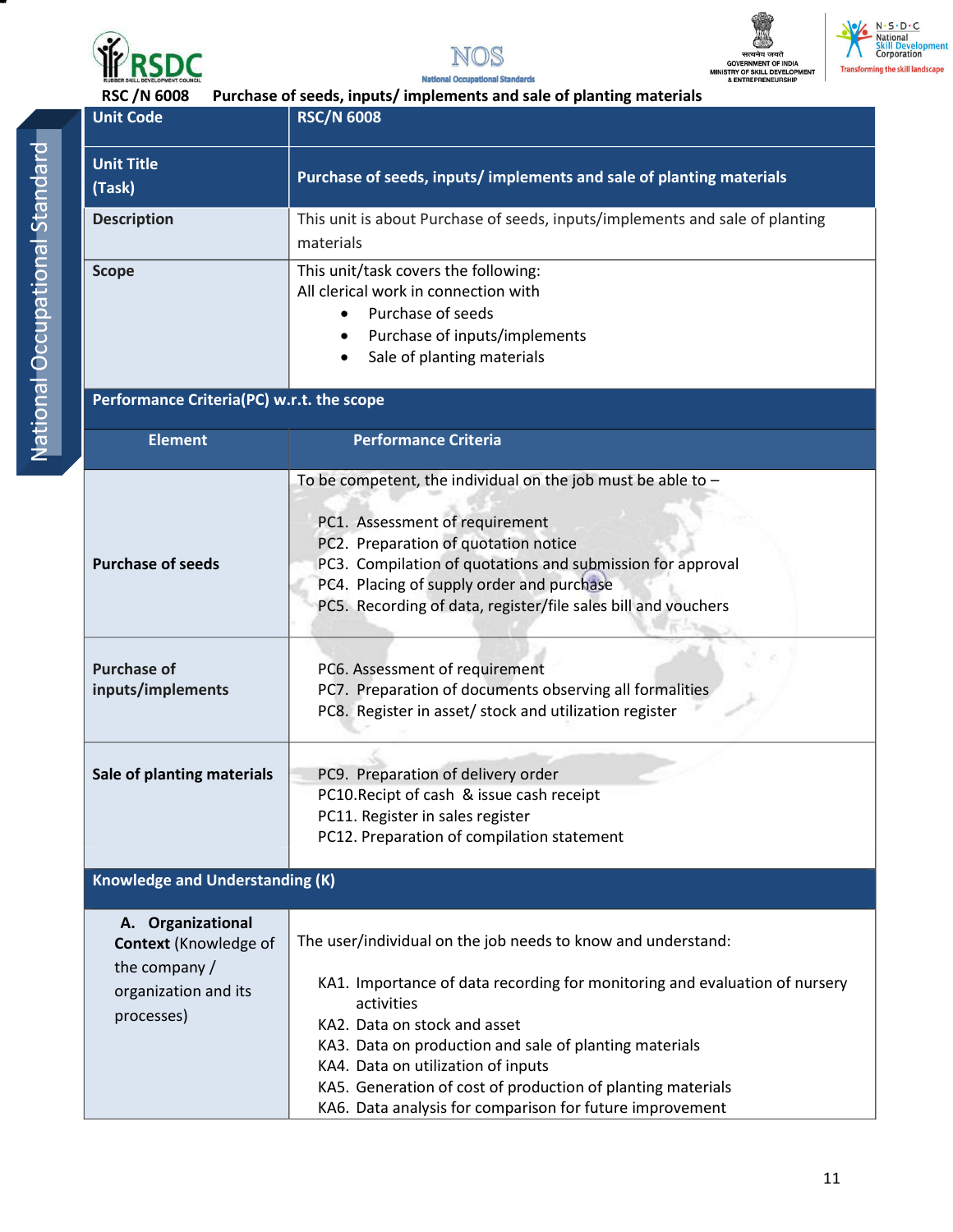







 **RSC /N 6008 Purchase of seeds, inputs/ implements and sale of planting materials B. Technical Knowledge**  The user/individual on the job needs to know and understand: KB1. Data recording KB2. Entering data in registers KB3. Compilation of data KB4. Report writing KB5. Feed back **Skills (S) (Optional) A. Core Skills/ Generic Skills Writing Skills**  The user/ individual on the job needs to know and understand how to: SA1. Express ideas clearly through written document SA2. Prepare letters, mails and other documents for communication SA3. Preparation of reports SA4. Prepare proposals, feed back to higher authorities SA5. Correspond with other institutions/department **Reading Skills**  The user/individual on the job needs to know and understand how to: SA6. Read and understand the contents published in manuals, newspaper and other publications SA7. Read and understand scientific terminologies, codes, abbreviations etc SA8. Read and understand images, graphs, charts, diagrams etc **Oral Communication (Listening and Speaking skills)**  The user/individual on the job needs to know and understand how to: SA9. The individual should be a good communicator. SA10. Express statements, opinions or information clearly so that the receiver can hear and understand SA11. Respond appropriately to queries SA12. Communicate effectively to Manager, supervisor and workers **A. Professional Skills Decision Making**  The user/individual on the job needs to know and understand how to: SB1. Take appropriate decisions regarding processing steps in view of changing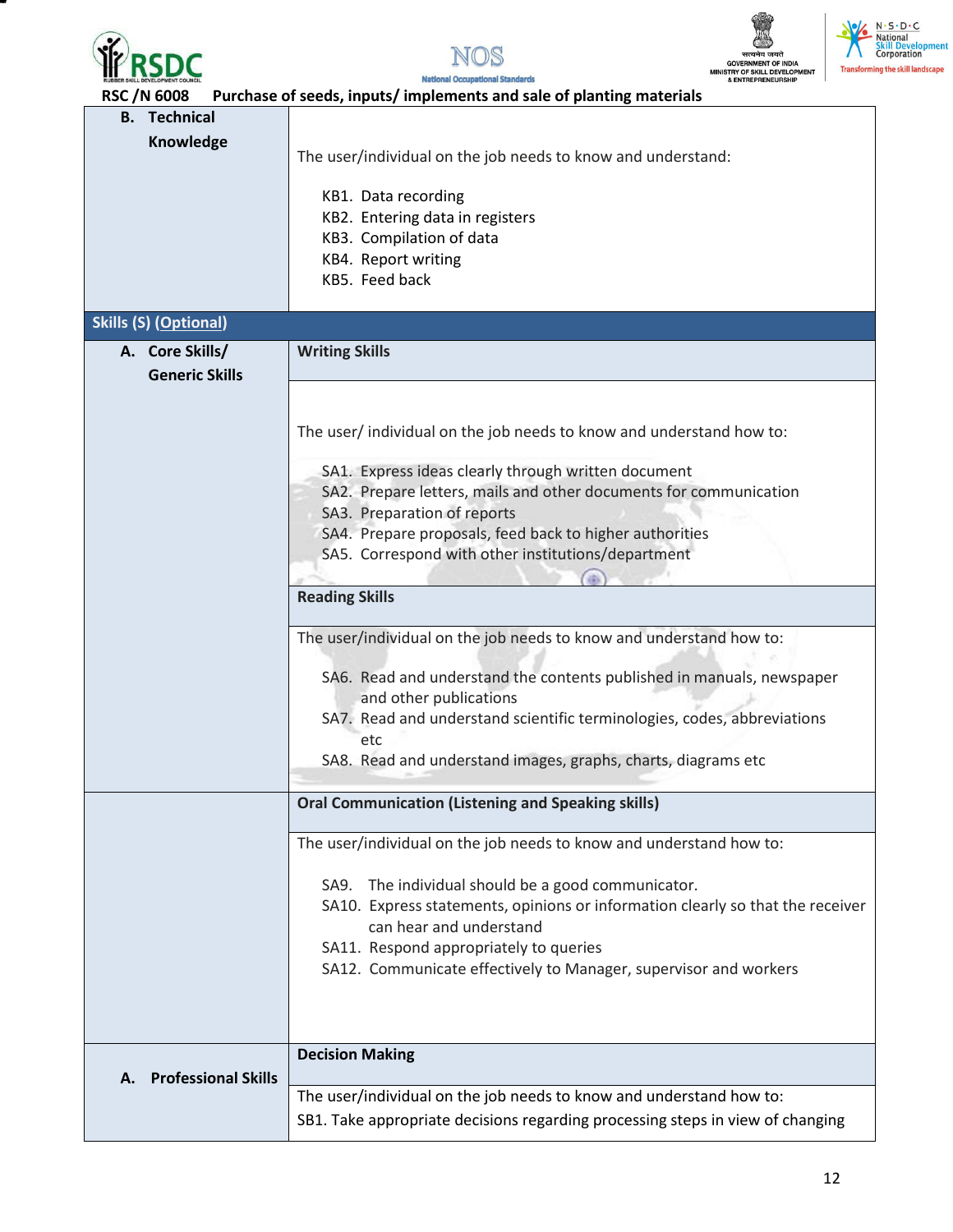







 **RSC /N 6008 Purchase of seeds, inputs/ implements and sale of planting materials** 

quality and availability of raw materials and finished goods.

### **Plan and Organize**

The user/individual on the job needs to know and understand how to:

SB2. seek clarification on problems from others

SB3. apply problem-solving approaches in different situations

SB4. refer anomalies to the line manager

### **Customer Centricity**

NA

### **Problem Solving**

The user/individual on the job needs to know and understand how to:

SB 5. Interpret quality for sheet

SB 6 . Suggest improvements(if any) in process/product/materials based on results and experience

### **Analytical Thinking**

The user/individual on the job needs to know and understand how to: SB7. think through the problem, evaluate the possible solution(s) and suggest an optimum /best possible solution(s)

SB8. deal with clients lacking the technical background to solve the problem on

their own identify immediate or temporary solutions to resolve delays

### **Critical Thinking**

The user/individual on the job needs to know and understand how to:

SB9. Handle equipment/rubber sheet SB6. seek clarification on problems from others

SB10. apply problem-solving approaches in different situations

SB11. refer anomalies to the line manager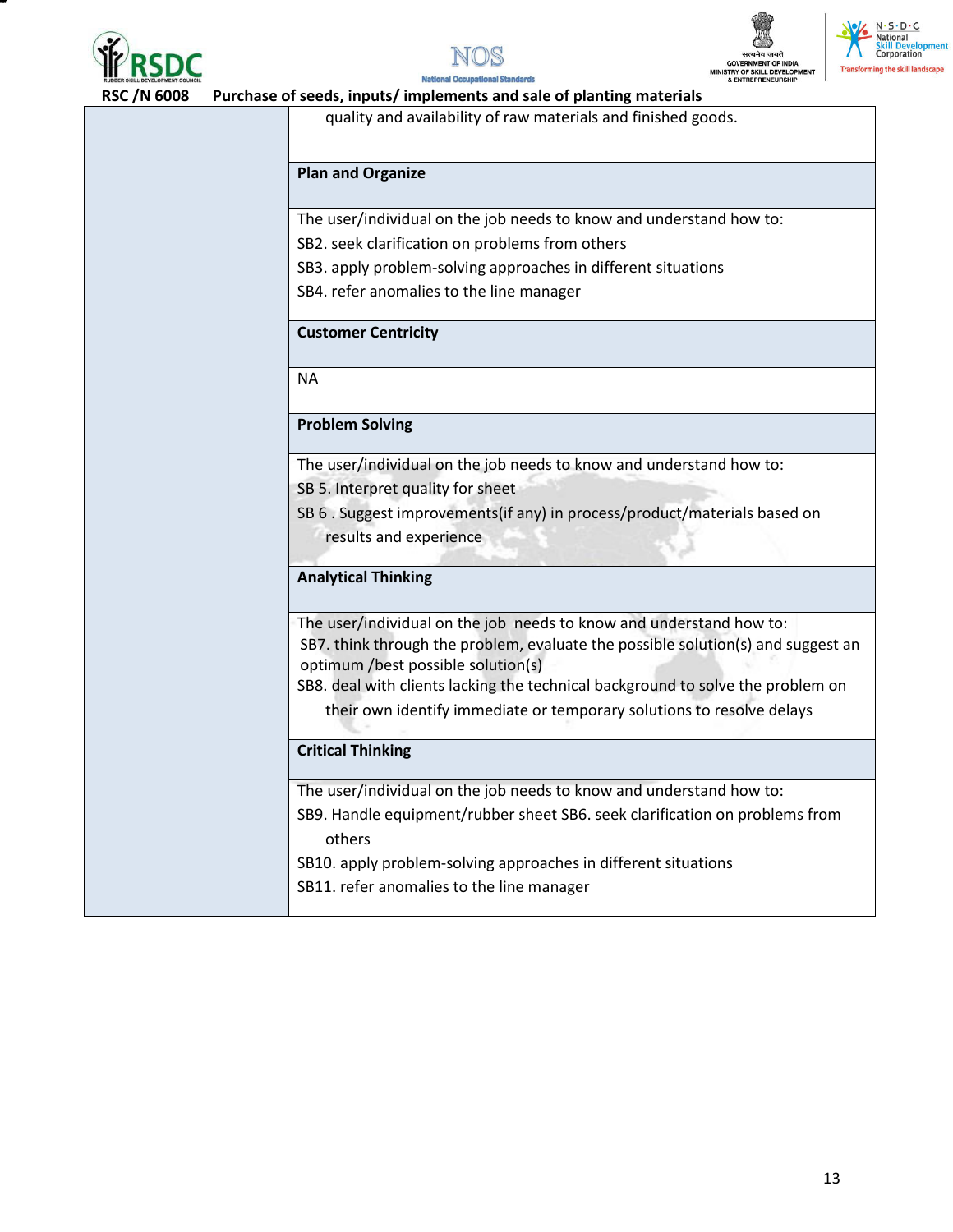



lards



 $N \cdot S \cdot D \cdot C$ National<br>Skill Develo<br>Corporation

 **RSC /N 6008 Purchase of seeds, inputs/ implements and sale of planting materials** 

## **NOS Version Control**

| <b>NOS Code</b>            | <b>RSC/N 6008</b>                               |                         |          |
|----------------------------|-------------------------------------------------|-------------------------|----------|
| Credits(NSQF)              | <b>TBD</b>                                      | <b>Version number</b>   | 1.0      |
| <b>Industry</b>            | Rubber                                          | <b>Drafted on</b>       | 07/11/13 |
| <b>Industry Sub-sector</b> | <b>Natural Rubber (NR)</b><br><b>Production</b> | Last reviewed on        | 27/03/15 |
| <b>Occupation</b>          | <b>Rubber Nursery</b><br><b>Management</b>      | <b>Next review date</b> | 27/03/16 |



[Back to QP](#page-1-0)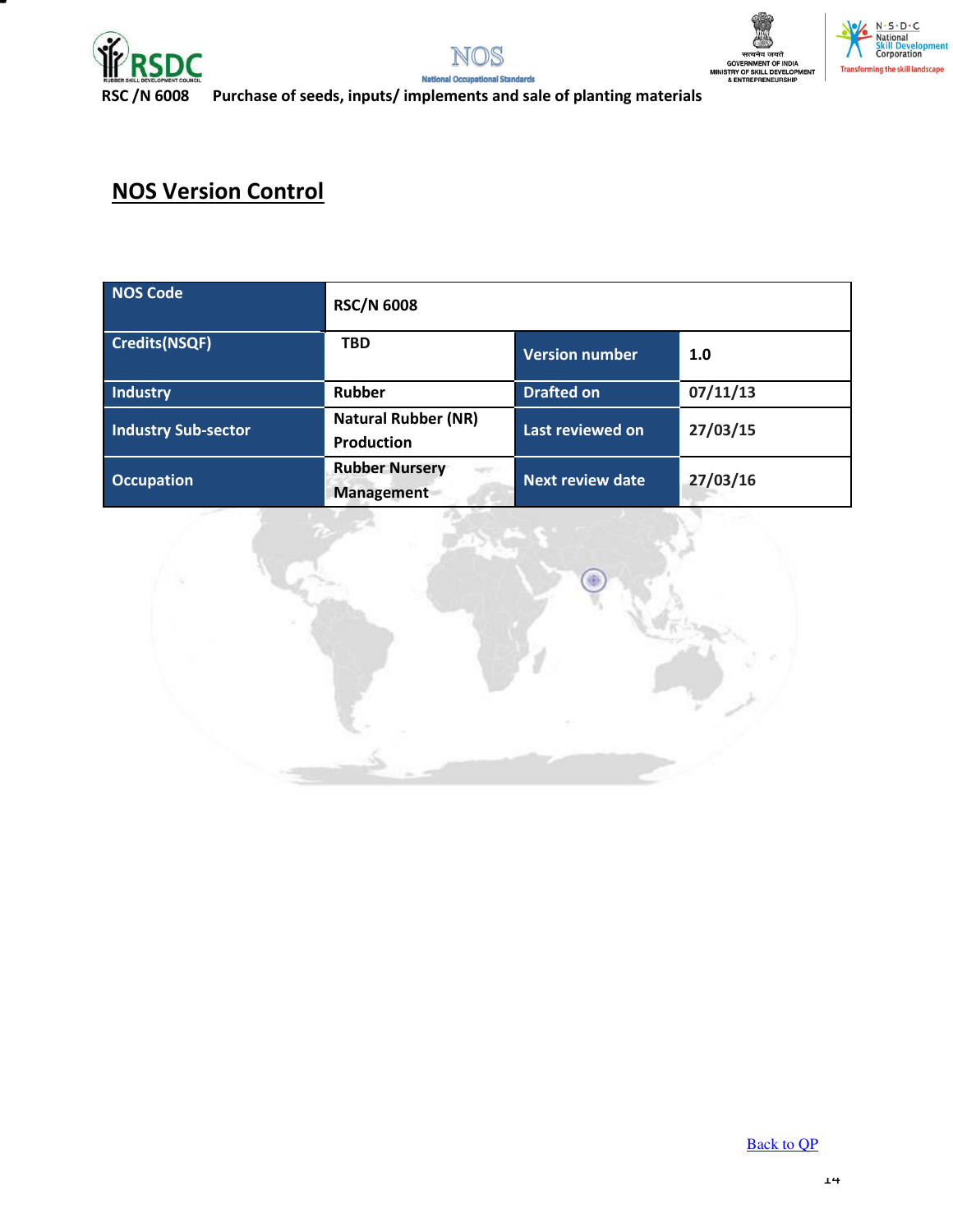





**National Occupational Standard** 



Overview:

<span id="page-14-0"></span>This unit is about Labourer Management & welfare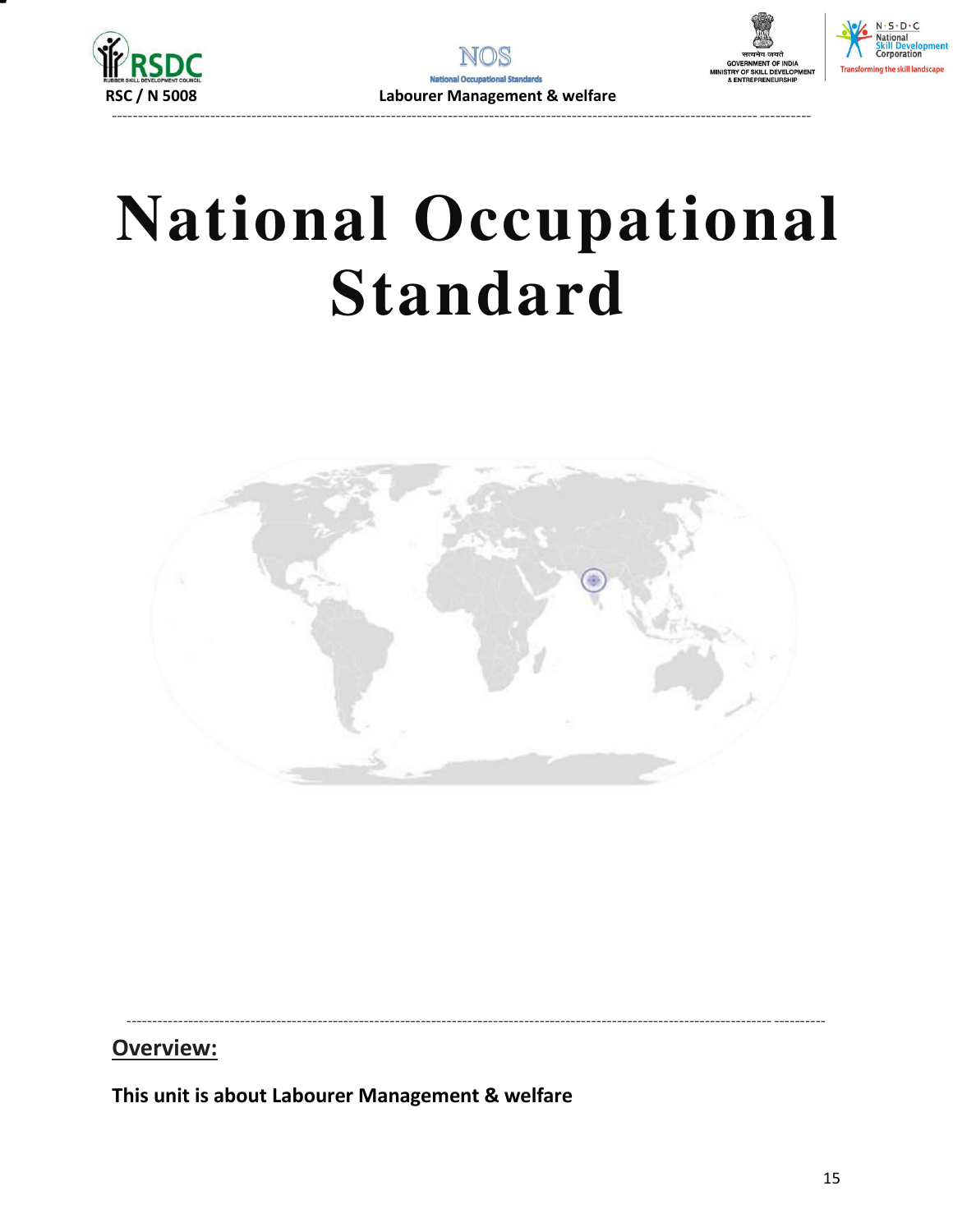



### **RSC / N 5008 Labourer Management & welfare**





| <b>Unit Code</b>                          | <b>RSC/N 5008</b>                                                                                                                                                                                                                    |  |  |
|-------------------------------------------|--------------------------------------------------------------------------------------------------------------------------------------------------------------------------------------------------------------------------------------|--|--|
| <b>Unit Title</b><br>(Task)               | Labour Management & welfare                                                                                                                                                                                                          |  |  |
| <b>Description</b>                        | This unit is about Labourer Management & welfare                                                                                                                                                                                     |  |  |
| <b>Scope</b>                              | This unit/task covers the following:<br>Proficiency in-<br>Maintenance of profile of workers<br>Muster roll and work distribution details<br>Wages & Other allowance payment register<br><b>EPF Register</b><br>Other benefits       |  |  |
| Performance Criteria(PC) w.r.t. the Scope |                                                                                                                                                                                                                                      |  |  |
| <b>Element</b>                            | <b>Performance Criteria</b>                                                                                                                                                                                                          |  |  |
| <b>Profile of workers</b>                 | To be competent, the individual on the job must be able to prepare and register-<br>PC1. Name and address, family details etc<br>PC2. Age & gender<br>PC3. Qualification & experience<br>PC4. Family details<br>PC5. Service details |  |  |
| <b>Work details</b>                       | PC6. Attendance<br>PC7. Work distribution<br>PC8. Leave<br>PC9. Conduct                                                                                                                                                              |  |  |
| <b>Wages payment</b>                      | PC10. Rate of wages<br>PC11. Total wages paid<br>PC12. Deductions (EPF)<br>PC13. Allowance paid<br>PC14. Period of payment and date of payment<br>PC15. A quittance for payment<br>PC16. Payment of Ex-gretia (Bonus)                |  |  |
| <b>EPF</b>                                | PC17. Details of EPF deduction and employer's contribution<br>PC18. EPF remittance<br>PC19. Preparation of EPF return & submission to APFO's Office<br>PC20. Details of EPF withdrawals<br>PC21. Annual EPF statements               |  |  |
| <b>Other benefits</b>                     | PC22. Group insurance schemes and Health Insurance<br>PC23. Production linked incentive schemes                                                                                                                                      |  |  |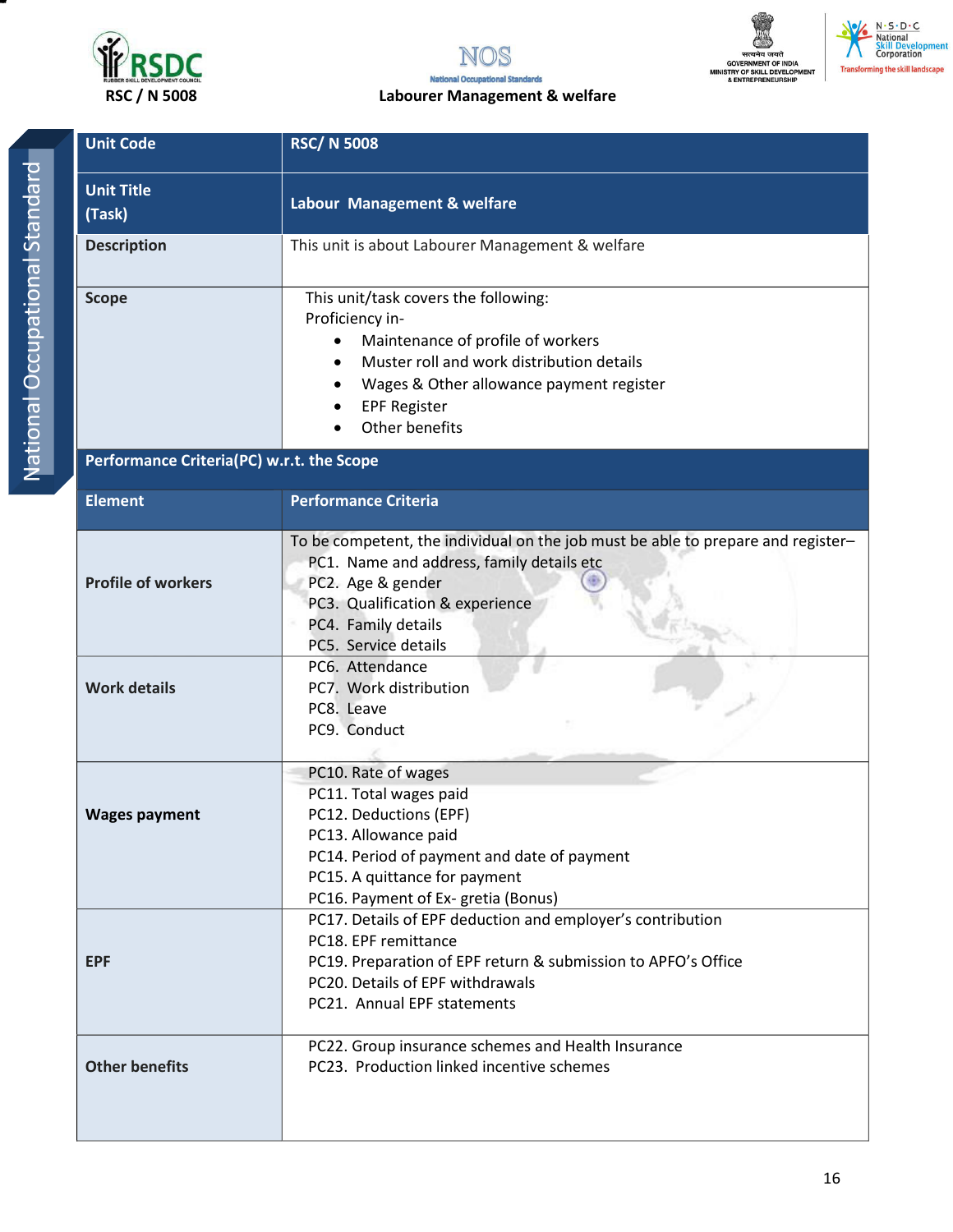





N. S. D. C<br>National<br>Skill Development<br>Corporation **Transforming the skill landscape** 

**RSC / N 5008** Labourer Management & welfare

| <b>Knowledge and Understanding (K)</b>                                                                   |                                                                                                                                                                                                                                                                                                                                                                                                                                            |
|----------------------------------------------------------------------------------------------------------|--------------------------------------------------------------------------------------------------------------------------------------------------------------------------------------------------------------------------------------------------------------------------------------------------------------------------------------------------------------------------------------------------------------------------------------------|
| A. Organizational<br><b>Context</b> (Knowledge of<br>the company /<br>organization and its<br>processes) | The user/individual on the job needs to know and understand:<br>KA1. Efficient Labourer management<br>KA2. Labourer welfare management                                                                                                                                                                                                                                                                                                     |
| <b>B. Technical</b><br><b>Knowledge</b>                                                                  | The user/individual on the job needs to know and understand:<br>KB1. Overall knowledge in Nursery Practices and management<br>KB2. Labour Act and rules, welfare schemes etc<br>KB3. Insurance schemes<br>KB4. EPF and other service rules                                                                                                                                                                                                 |
| <b>Skills (S) (Optional)</b>                                                                             |                                                                                                                                                                                                                                                                                                                                                                                                                                            |
| A. Core Skills/<br><b>Generic Skills</b>                                                                 | <b>Writing Skills</b><br>The user/ individual on the job needs to know and understand how to:<br>SA1. Express ideas clearly through written document<br>SA2. Prepare letters, mails and other documents for communication<br>SA3. Prepare proposals, feed back to higher authorities<br>SA4. Correspond with other institutions/department<br><b>Reading Skills</b><br>The user/individual on the job needs to know and understand how to: |
|                                                                                                          | SA5. Read and understand the conents published in manuals, newspaper and<br>other pulications<br>SA6. Read, understand and interpret various rules, schemes etc<br>SA7. Read and understand images, graphs, charts, diagrams etc                                                                                                                                                                                                           |
|                                                                                                          | <b>Oral Communication (Listening and Speaking skills)</b>                                                                                                                                                                                                                                                                                                                                                                                  |
|                                                                                                          | The user/individual on the job needs to know and understand how to:<br>SA8. The individual should be a good communicator.<br>SA9. Express statements, opinions or information clearly so that the receiver<br>can hear and understand<br>SA10. Respond appropriately to queries<br>SA11. Communicate effectively to supervisor, office staff and workers                                                                                   |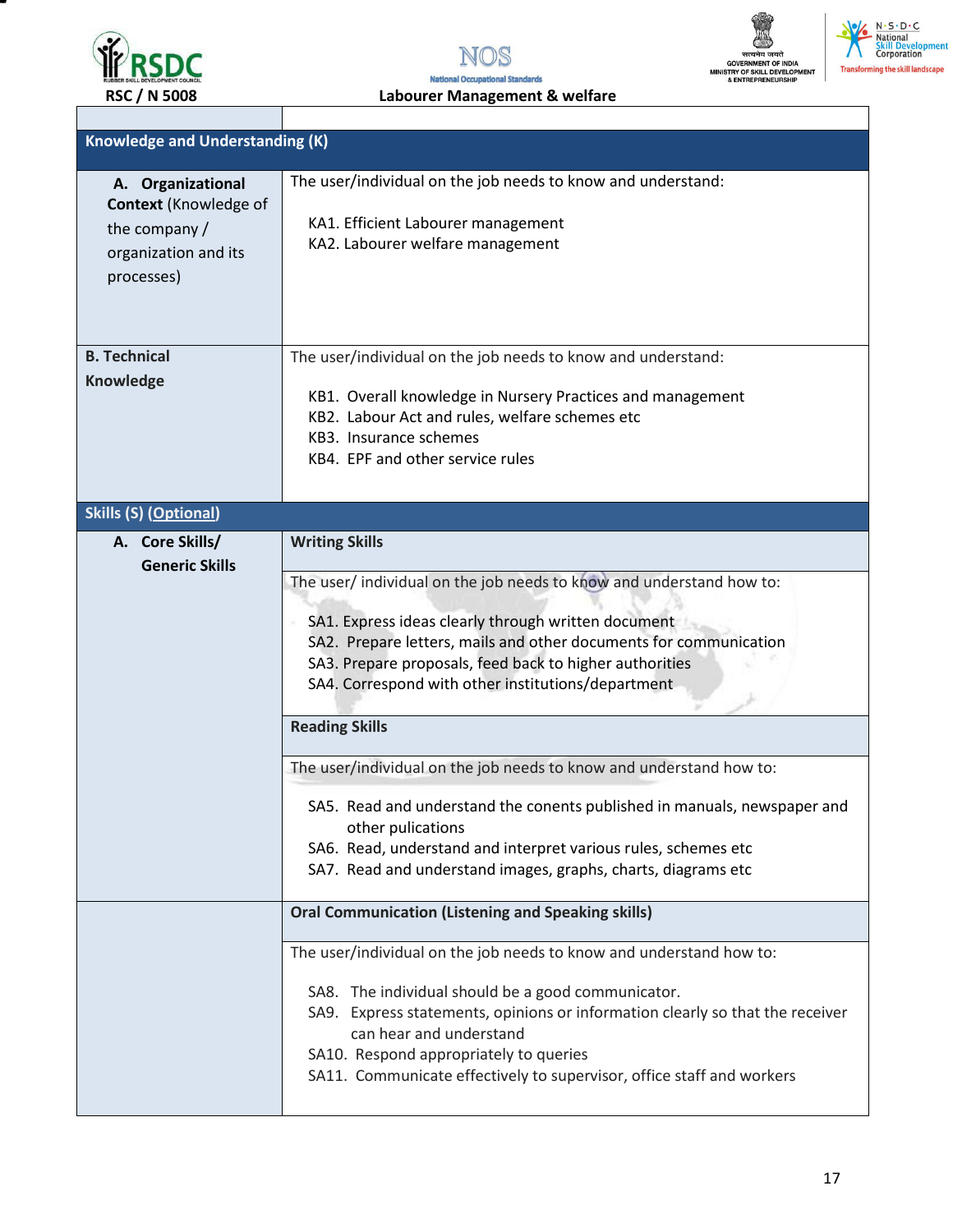





N. S. D. C.<br>National<br>Skill Development<br>Corporation **Transforming the skill landscape** 

| <b>RSC / N 5008</b>    | Labourer Management & welfare                                                                                                                                                                 |
|------------------------|-----------------------------------------------------------------------------------------------------------------------------------------------------------------------------------------------|
| <b>B.</b> Professional | <b>Decision Making</b>                                                                                                                                                                        |
| <b>Skills</b>          | The user/individual on the job needs to know and understand how to:                                                                                                                           |
|                        | SB1. Take appropriate decisions regarding processing steps in view of changing                                                                                                                |
|                        | quality and availability of raw materials and finished goods.                                                                                                                                 |
|                        | <b>Plan and Organize</b>                                                                                                                                                                      |
|                        | The user/individual on the job needs to know and understand how to:                                                                                                                           |
|                        | SB2. seek clarification on problems from others                                                                                                                                               |
|                        | SB3. apply problem-solving approaches in different situations                                                                                                                                 |
|                        | SB4. refer anomalies to the line manager                                                                                                                                                      |
|                        | <b>Customer Centricity</b>                                                                                                                                                                    |
|                        | <b>NA</b>                                                                                                                                                                                     |
|                        |                                                                                                                                                                                               |
|                        | <b>Problem Solving</b>                                                                                                                                                                        |
|                        | The user/individual on the job needs to know and understand how to:                                                                                                                           |
|                        | SB 5. Interpret quality for sheet                                                                                                                                                             |
|                        | SB 6. Suggest improvements(if any) in process/product/materials based on                                                                                                                      |
|                        | results and experience                                                                                                                                                                        |
|                        | <b>Analytical Thinking</b>                                                                                                                                                                    |
|                        | The user/individual on the job needs to know and understand how to:<br>SB7. think through the problem, evaluate the possible solution(s) and suggest an<br>optimum /best possible solution(s) |
|                        | SB8. deal with clients lacking the technical background to solve the problem on<br>their own identify immediate or temporary solutions to resolve delays                                      |
|                        | <b>Critical Thinking</b>                                                                                                                                                                      |
|                        | The user/individual on the job needs to know and understand how to:                                                                                                                           |
|                        | SB9. Handle equipment/rubber sheet SB6. seek clarification on problems from<br>others                                                                                                         |
|                        | SB10. apply problem-solving approaches in different situations                                                                                                                                |
|                        | SB11. refer anomalies to the line manager                                                                                                                                                     |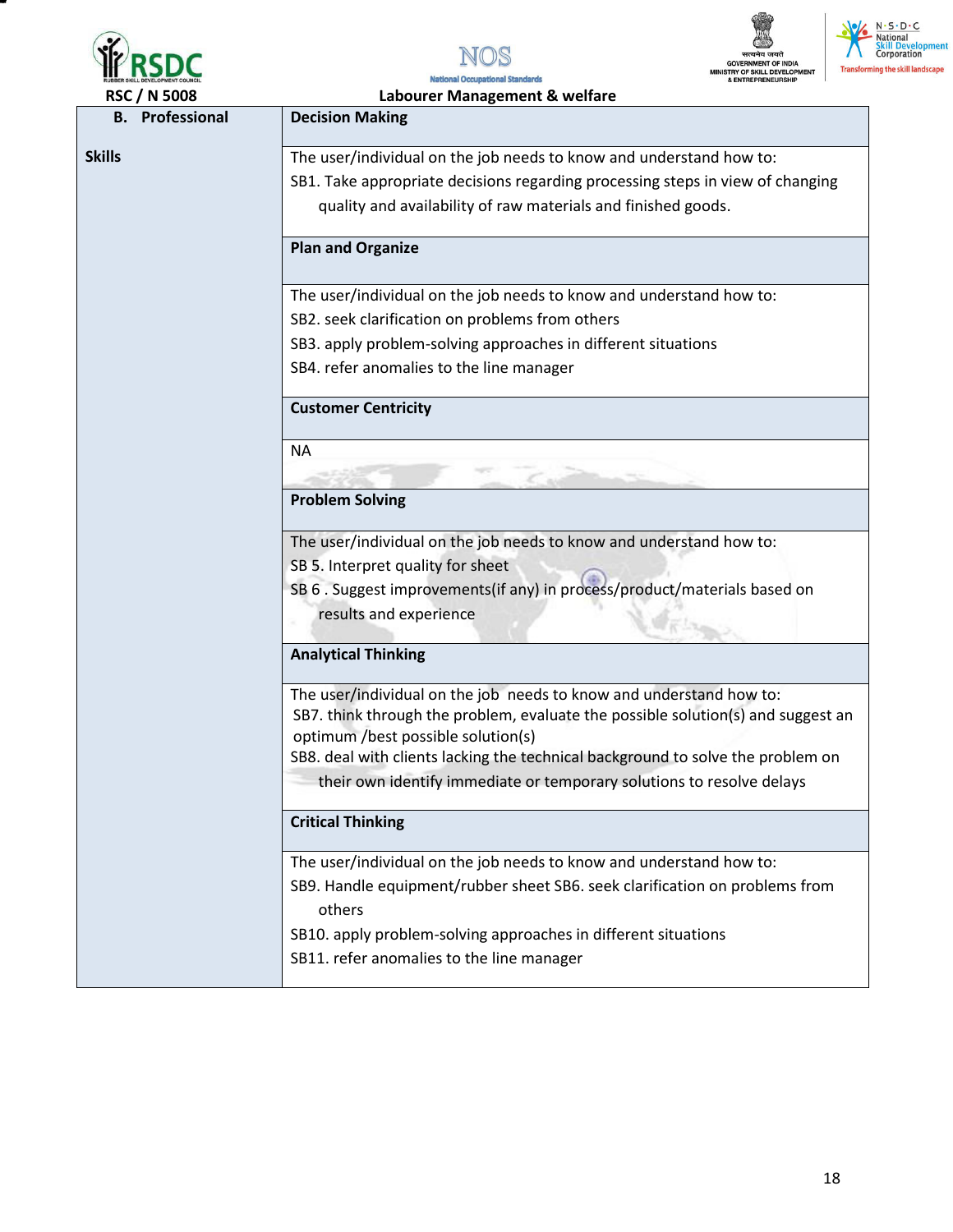







| <b>NOS Code</b>            | <b>RSC/N 5008</b>                               |                         |          |
|----------------------------|-------------------------------------------------|-------------------------|----------|
| <b>Credits(NSQF)</b>       | <b>TBD</b>                                      | <b>Version number</b>   | 1.0      |
| <b>Industry</b>            | Rubber                                          | <b>Drafted on</b>       | 07/11/13 |
| <b>Industry Sub-sector</b> | <b>Natural Rubber (NR)</b><br><b>Production</b> | Last reviewed on        | 27/03/15 |
| <b>Occupation</b>          | <b>Rubber Nursery</b><br>Management             | <b>Next review date</b> | 27/03/16 |



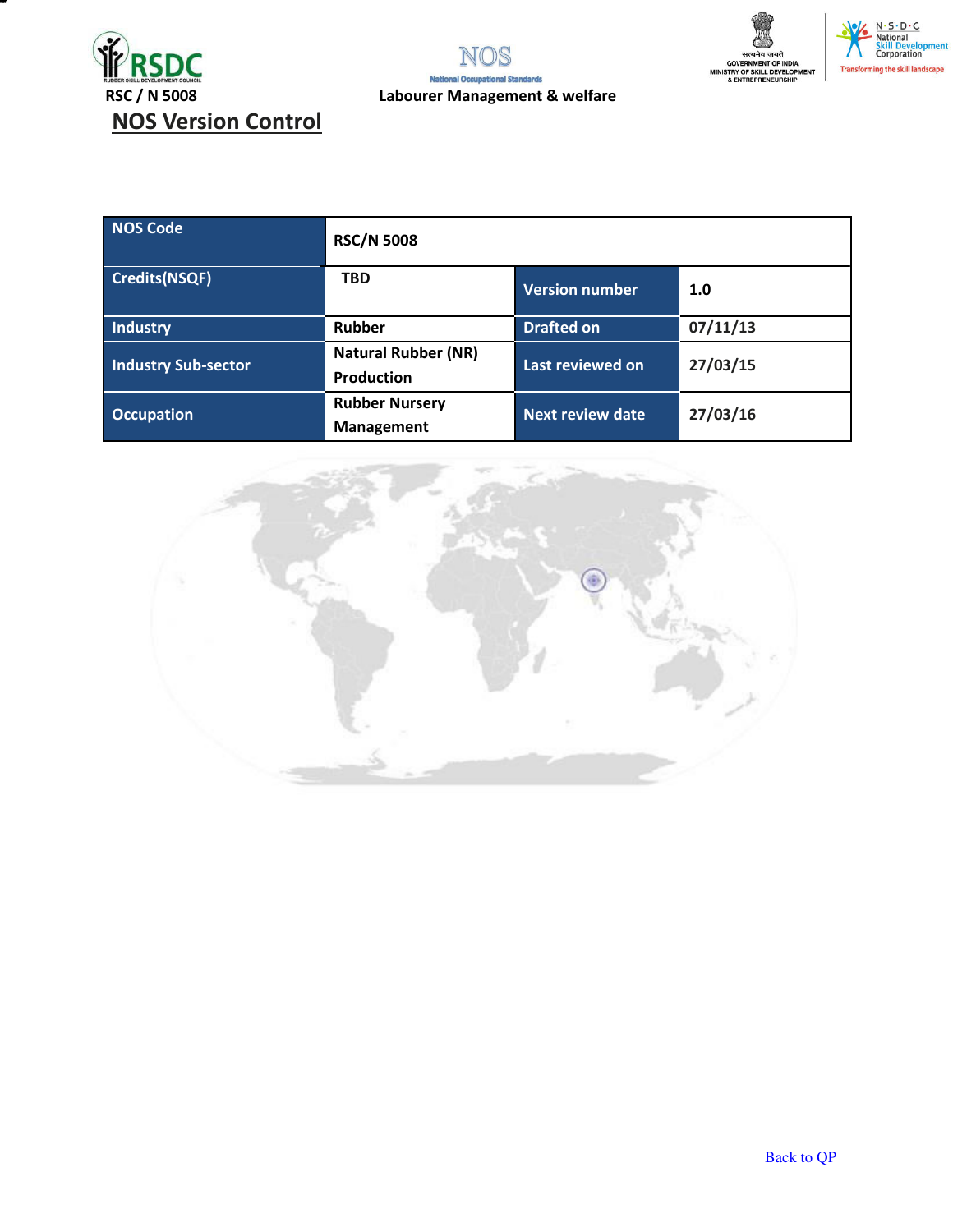### **CRITERIA FOR ASSESSMENT OF TRAINEES**

| <b>Job Role</b>             | <b>Rubber Nursery Office Assistant</b> |
|-----------------------------|----------------------------------------|
| <b>Qualification Pack</b>   | RSC/Q 6003                             |
| <b>Sector Skill Council</b> | Rubber Skill Development Council       |

### **Guidelines for Assessment**

1. Criteria for assessment for each Qualification Pack will be created by the Sector Skill Council. Each Performance Criteria (PC) will be assigned marks proportional to its importance in NOS. SSC will also lay down proportion of marks for Theory and Skills Practical for each PC

I

2. The assessment for the theory part will be based on knowledge bank of questions created by the SSC

3. Individual assessment agencies will create unique question papers for theory part for each candidate at each examination/training center (as per assessment criteria below)

4. Individual assessment agencies will create unique evaulations for skill practical for every student at each examination/training center based on this criteria

5. To pass the Qualification Pack, every trainee should score a minimum of 70% in every NOS

6. In case of successfully passing only certain number of NOS's, the trainee is eligible to take subsequent assessment on the balance NOS's to pass the Qualification Pack

|                                                                |                           |                                          | <b>Marks Allocation</b> |               |                  |
|----------------------------------------------------------------|---------------------------|------------------------------------------|-------------------------|---------------|------------------|
| <b>NOS</b>                                                     | <b>Elements</b>           | <b>Performance Criteria</b>              | Total                   | <b>Theory</b> | <b>Practical</b> |
| 1. RSC / N 6007 Office<br>management &<br>Computer application | <b>Office Maintenance</b> | PC1. General office procedures           |                         |               |                  |
|                                                                |                           | PC2. Record keeping and file maintenance |                         |               |                  |
|                                                                |                           | PC3. Leave and allowance/wages rules     |                         |               |                  |
|                                                                |                           | PC4. Workers other benefit rules         |                         |               |                  |
|                                                                |                           | PC5. Job details of workers              |                         |               |                  |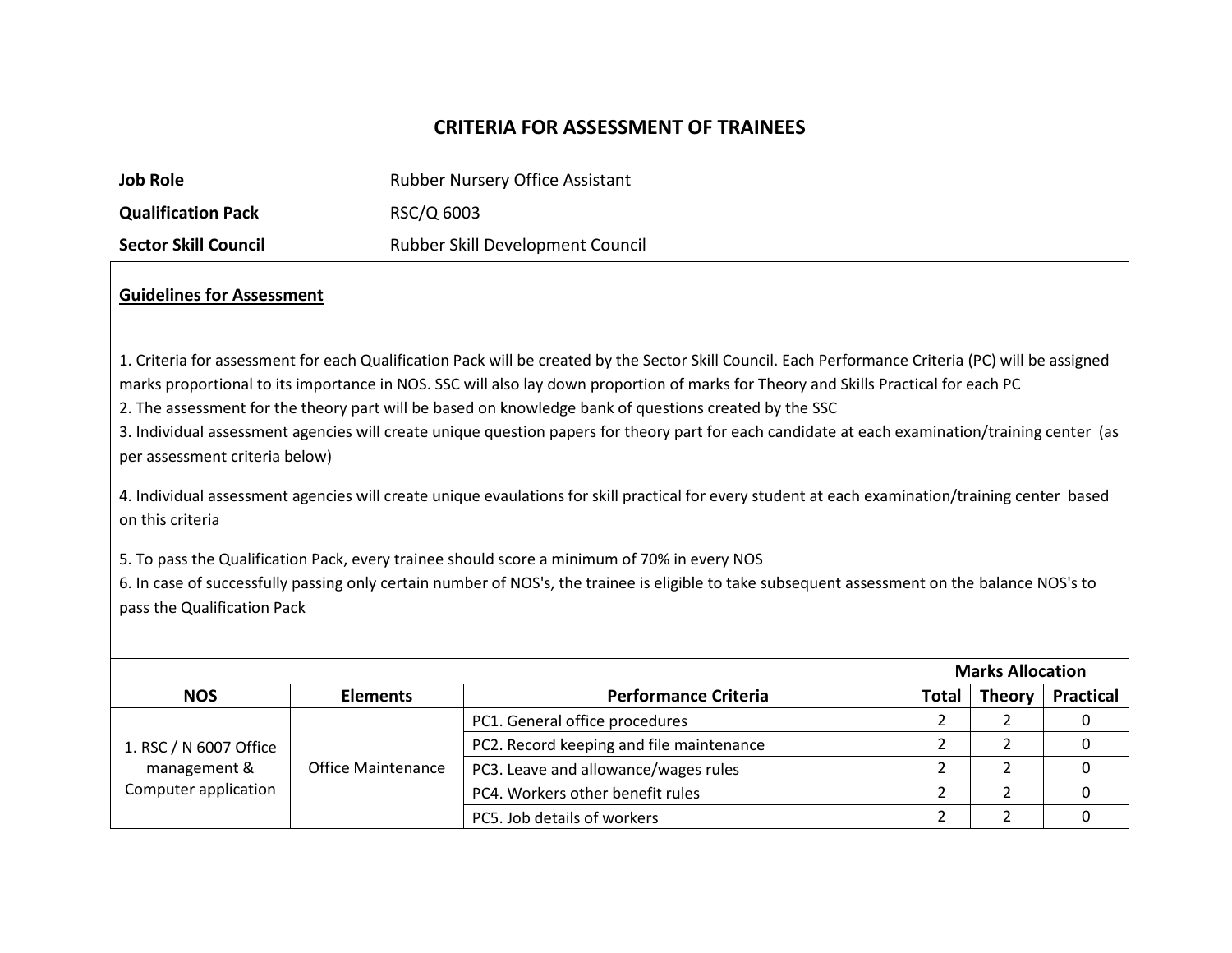|                    |                                              | PC5. Dealing cash/effecting payments                                                                                                                                         | 8              | 3              | 5           |
|--------------------|----------------------------------------------|------------------------------------------------------------------------------------------------------------------------------------------------------------------------------|----------------|----------------|-------------|
|                    | Account maintenance                          | PC6. Proper accounting and book keeping                                                                                                                                      | 9              | 3              | 6           |
|                    |                                              | PC7. Regulating expenditure as per fund allocation                                                                                                                           | 8              | 3              | 5           |
|                    |                                              | PC8. Income and expenditure statement preparation                                                                                                                            | 9              | 3              | 6           |
|                    |                                              | PC9. Annual budget preparation as per target                                                                                                                                 | 8              | $\overline{2}$ | 6           |
|                    | Balance sheet &<br><b>Budget Preparation</b> | PC10. Annual balance sheet preparation                                                                                                                                       | 8              | $\overline{2}$ | 6           |
|                    |                                              | PC11. Annual EPF statements & other statements                                                                                                                               | 8              | $\overline{2}$ | 6           |
|                    | Input/equipment                              | PC12. Input & equipment requirement                                                                                                                                          | $\overline{2}$ | $\overline{2}$ | $\mathbf 0$ |
|                    | purchase & sale of                           | PC13. Purchase, effective utilization & management                                                                                                                           | $\overline{2}$ | $\overline{2}$ | 0           |
|                    | planting materials                           | PC14. Sale of planting materials                                                                                                                                             | $\overline{2}$ | $\overline{2}$ | $\mathbf 0$ |
|                    |                                              | PC15. Collection and recording of all nursery data                                                                                                                           | $\overline{2}$ | $\overline{2}$ | $\mathbf 0$ |
|                    |                                              | PC16. Compilation, reporting and recording for future                                                                                                                        | $\overline{2}$ | $\overline{2}$ | $\mathbf 0$ |
|                    |                                              | reference                                                                                                                                                                    |                |                |             |
|                    | Data collection, &                           | PC17. Creation of office files and maintenance                                                                                                                               | $\overline{2}$ | $\overline{2}$ | 0           |
|                    | documentation                                | PC18. Creation of registers for all activities/items and up<br>dating                                                                                                        | $\overline{2}$ | $\overline{2}$ | 0           |
|                    |                                              | PC19. Recording of data on all nursery activities - date of<br>seed purchase, sowing, planting, budding, sales of planting<br>materials, weeding, fertilizer application etc | $\overline{2}$ | $\overline{2}$ | 0           |
|                    |                                              | PC20. General computer application                                                                                                                                           | $\overline{2}$ | $\overline{2}$ | 0           |
|                    |                                              | PC21. Preparation of computer generated reports,<br>statements                                                                                                               | $\overline{2}$ | $\overline{2}$ | 0           |
|                    |                                              | PC22. Compilation of data                                                                                                                                                    | $\overline{2}$ | $\overline{2}$ | $\Omega$    |
|                    | Computer                                     | PC23. Preparation of computer generated pay bills                                                                                                                            | $\overline{2}$ | $\overline{2}$ | $\mathbf 0$ |
|                    | Applications                                 | PC24. Preparation of sales bills                                                                                                                                             | $\overline{2}$ | $\overline{2}$ | $\mathbf 0$ |
|                    |                                              | PC25. Preparation of expenditure and income statements                                                                                                                       | $\overline{2}$ | $\overline{2}$ | $\Omega$    |
|                    |                                              | PC26. Preparation of annual budget, balance sheet                                                                                                                            | $\overline{2}$ | $\overline{2}$ | 0           |
|                    |                                              | PC27. Preparation of presentations for publicity                                                                                                                             | $\overline{2}$ | $\overline{2}$ | $\mathbf 0$ |
|                    |                                              |                                                                                                                                                                              | 100            | 60             | 40          |
| 2. RSC / N 6008    |                                              | PC1. Assessment of requirement                                                                                                                                               | 10             | 5              | 5           |
| Purchase of seeds, | Purchase of seeds                            | PC2. Preparation of quotation notice                                                                                                                                         | 10             | 5              | 5           |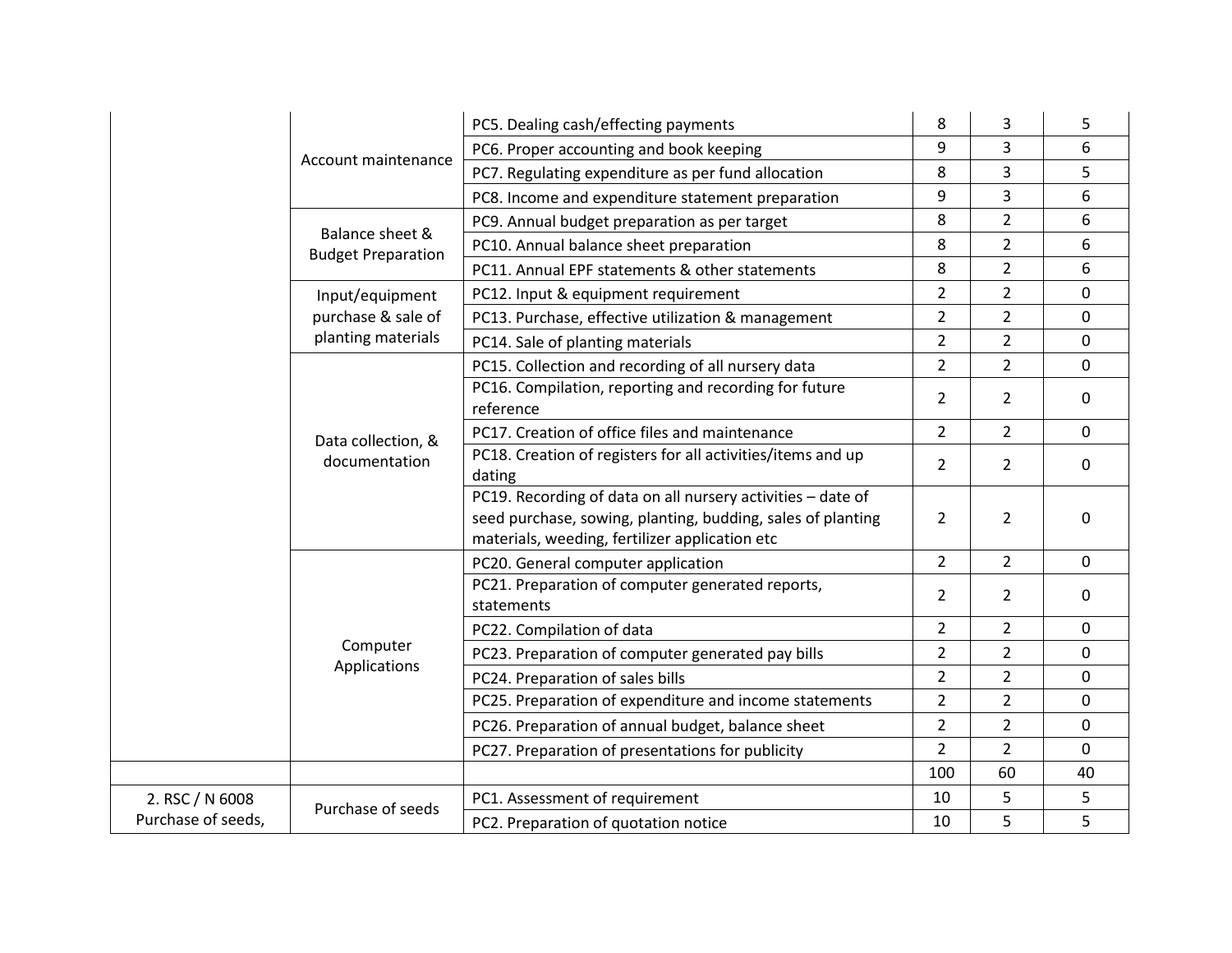| inputs/implements                               |                                  | PC3. Compilation of quotations and submission for approval    | 10             | 5              | 5              |
|-------------------------------------------------|----------------------------------|---------------------------------------------------------------|----------------|----------------|----------------|
| and sale of planting                            |                                  | PC4. Placing of supply order and purchase                     | 10             | 5              | 5              |
| materials                                       |                                  | PC5. Recording of data, register/file sales bill and vouchers | 10             | 5              | 5              |
|                                                 |                                  | PC6. Assessment of requirement                                | 10             | 5              | 5              |
|                                                 | Purchase of<br>inputs/implements | PC7. Preparation of documents observing all formalities       | 10             | 5              | 5              |
|                                                 |                                  | PC8. Register in asset/ stock and utilization register        | 10             | 5              | 5              |
|                                                 |                                  | PC9. Preparation of delivery order                            | 5              | 5              | 0              |
|                                                 | Sale of planting                 | PC10. Recipt of cash & issue cash receipt                     | 5              | 5              | $\Omega$       |
|                                                 | materials                        | PC11. Register in sales register                              | 5              | 5              | $\Omega$       |
|                                                 |                                  | PC12. Preparation of compilation statement                    | 5              | 5              | $\Omega$       |
|                                                 |                                  |                                                               | 100            | 60             | 40             |
|                                                 |                                  | PC1. Name and address, family details etc                     | 5              | $\overline{2}$ | 3              |
|                                                 |                                  | PC2. Age & gender                                             | 5              | $\overline{2}$ | 3              |
|                                                 | Profile of workers               | PC3. Qualification & experience                               | 5              | $\overline{2}$ | 3              |
|                                                 |                                  | PC4. Family details                                           | 4              | $\overline{2}$ | $\overline{2}$ |
|                                                 |                                  | PC5. Service details                                          | $\overline{2}$ | $\overline{2}$ | $\mathbf 0$    |
|                                                 |                                  | PC6. Attendance                                               | 3              | 3              | $\Omega$       |
|                                                 | Work details                     | PC7. Work distribution                                        | 3              | 3              | $\Omega$       |
| 3. RSC/N 5008 Labour<br>Management &<br>welfare |                                  | PC8. Leave                                                    | 3              | 3              | $\mathbf 0$    |
|                                                 |                                  | PC9. Conduct                                                  | 3              | 3              | $\mathbf 0$    |
|                                                 | Wages payment                    | PC10. Rate of wages                                           | 6              | 3              | 3              |
|                                                 |                                  | PC11. Total wages paid                                        | 6              | 3              | 3              |
|                                                 |                                  | PC12. Deductions (EPF)                                        | 6              | 3              | 3              |
|                                                 |                                  | PC13. Allowance paid                                          | 6              | 3              | 3              |
|                                                 |                                  | PC14. Period of payment and date of payment                   | 6              | 3              | 3              |
|                                                 |                                  | PC15. A quittance for payment                                 | 6              | 3              | 3              |
|                                                 |                                  | PC16. Payment of Ex- gretia (Bonus)                           | 6              | 3              | 3              |
|                                                 |                                  | PC17. Details of EPF deduction and employer's contribution    | 5              | 3              | $\overline{2}$ |
|                                                 | <b>EPF</b>                       | PC18. EPF remittance                                          | 5              | 3              | $\overline{2}$ |
|                                                 |                                  | PC19. Preparation of EPF return & submission to APFO's        | 5              | 3              | $\overline{2}$ |